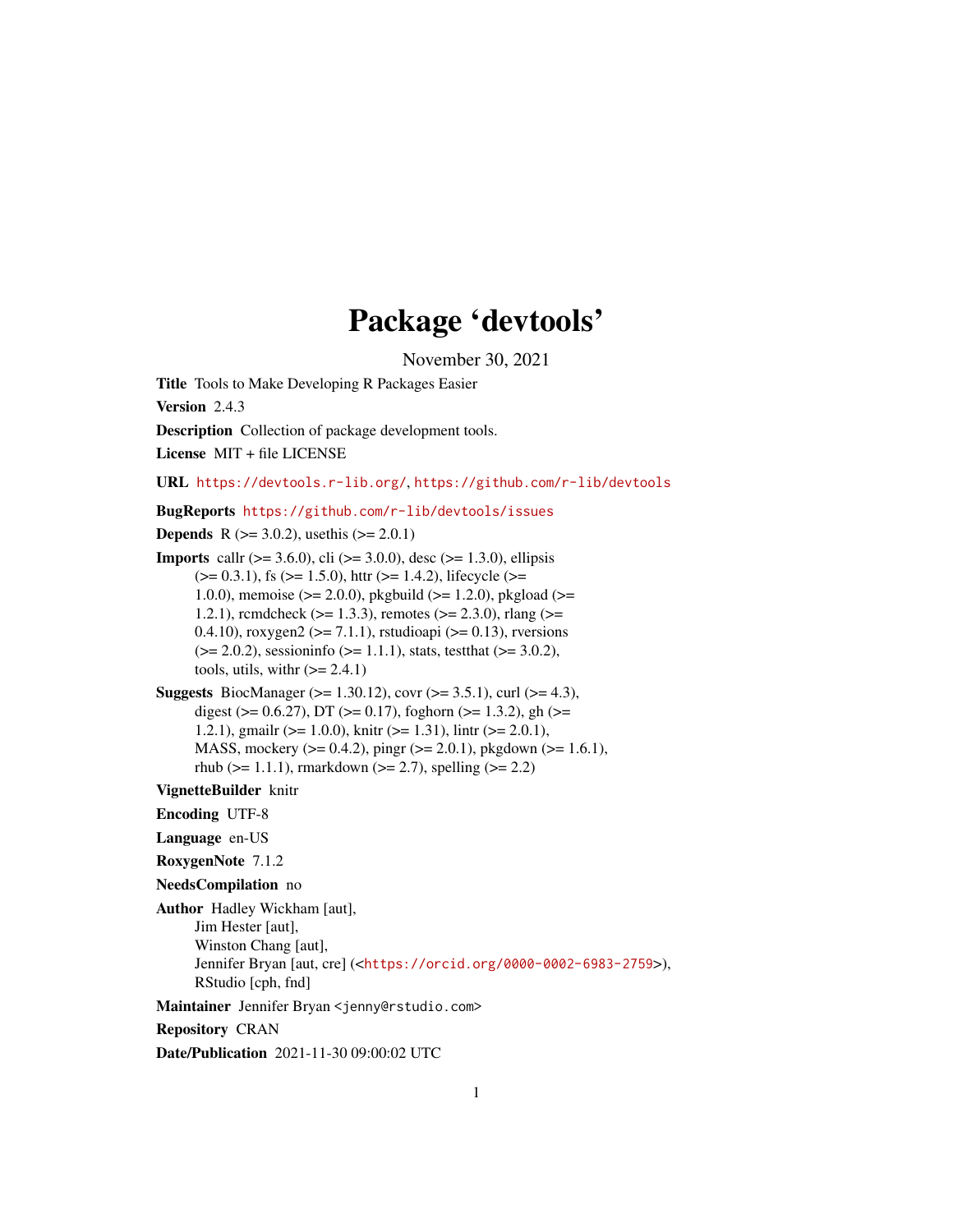# <span id="page-1-0"></span>R topics documented:

|                                                                                                                                                     | $\overline{2}$          |
|-----------------------------------------------------------------------------------------------------------------------------------------------------|-------------------------|
|                                                                                                                                                     | $\overline{3}$          |
|                                                                                                                                                     | $\overline{\mathbf{4}}$ |
|                                                                                                                                                     | $\overline{4}$          |
| build site                                                                                                                                          | 5                       |
|                                                                                                                                                     | 5                       |
| check                                                                                                                                               | $\overline{7}$          |
| check mac release $\ldots$ , $\ldots$ , $\ldots$ , $\ldots$ , $\ldots$ , $\ldots$ , $\ldots$ , $\ldots$ , $\ldots$ , $\ldots$ , $\ldots$ , $\ldots$ | 9                       |
|                                                                                                                                                     | 10                      |
|                                                                                                                                                     | 11                      |
|                                                                                                                                                     | 12                      |
|                                                                                                                                                     | 13                      |
| create                                                                                                                                              | 14                      |
|                                                                                                                                                     | 14                      |
|                                                                                                                                                     | 15                      |
|                                                                                                                                                     | 16                      |
|                                                                                                                                                     | 16                      |
|                                                                                                                                                     | 18                      |
|                                                                                                                                                     | 20                      |
|                                                                                                                                                     | 20                      |
|                                                                                                                                                     | 22                      |
|                                                                                                                                                     | 23                      |
|                                                                                                                                                     | 24                      |
|                                                                                                                                                     | 24                      |
|                                                                                                                                                     | 25                      |
|                                                                                                                                                     | 26                      |
|                                                                                                                                                     | 26                      |
|                                                                                                                                                     | 27                      |
|                                                                                                                                                     | 28                      |
|                                                                                                                                                     | 28                      |
|                                                                                                                                                     | 29                      |
|                                                                                                                                                     | 30                      |
|                                                                                                                                                     |                         |
|                                                                                                                                                     | 31                      |

# **Index**

```
bash
```
Open bash shell in package directory.

# Description

Open bash shell in package directory.

# **Usage**

 $bash(pkg = "."')$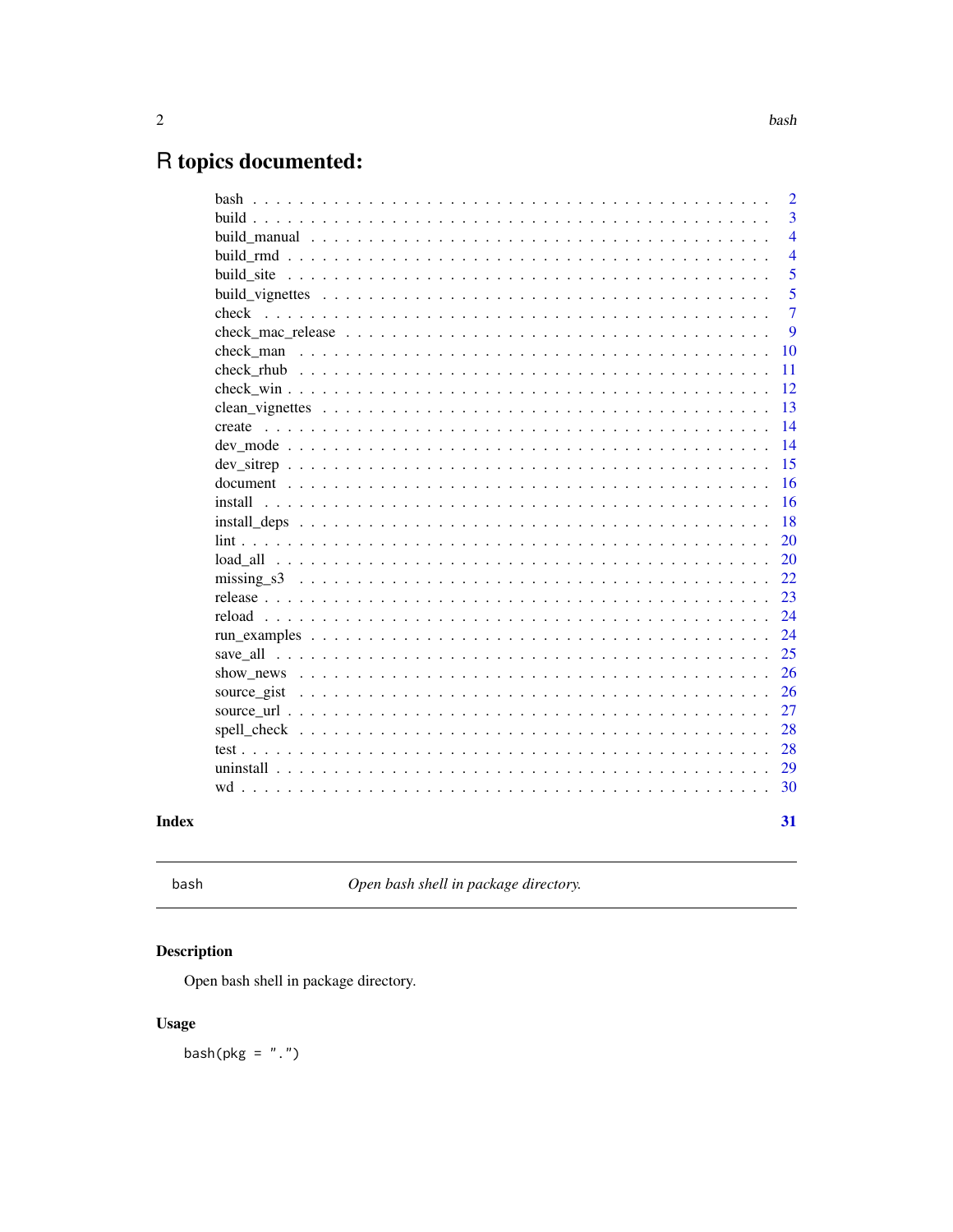#### <span id="page-2-0"></span>build 3 and 3 and 3 and 3 and 3 and 3 and 3 and 3 and 3 and 3 and 3 and 3 and 3 and 3 and 3 and 3 and 3 and 3 and 3 and 3 and 3 and 3 and 3 and 3 and 3 and 3 and 3 and 3 and 3 and 3 and 3 and 3 and 3 and 3 and 3 and 3 and

#### Arguments

pkg The package to use, can be a file path to the package or a package object. See [as.package\(\)](#page-0-0) for more information.

<span id="page-2-1"></span>build *Build package*

### Description

Building converts a package source directory into a single bundled file. If binary = FALSE this creates a tar.gz package that can be installed on any platform, provided they have a full development environment (although packages without source code can typically be installed out of the box). If binary = TRUE, the package will have a platform specific extension (e.g. .zip for windows), and will only be installable on the current platform, but no development environment is needed.

#### Usage

```
build(
  pkg = "."path = NULL,
  binary = FALSE,
  vignettes = TRUE,
  manual = FALSE,args = NULL,
  quiet = FALSE,
  ...
\mathcal{L}
```
#### Arguments

| pkg       | The package to use, can be a file path to the package or a package object. See<br>as.package() for more information.                                   |
|-----------|--------------------------------------------------------------------------------------------------------------------------------------------------------|
| path      | Path in which to produce package. If NULL, defaults to the parent directory of<br>the package.                                                         |
| binary    | Produce a binary (--binary) or source (--no-manual--no-resave-data)<br>version of the package.                                                         |
| vignettes | For source packages: if FALSE, don't build PDF vignettes (--no-build-vignettes)<br>or manual (--no-manual).                                            |
| manual    | For source packages: if FALSE, don't build PDF vignettes (--no-build-vignettes)<br>or manual $(-\text{-no-manual}).$                                   |
| args      | An optional character vector of additional command line arguments to be passed<br>to R CMD build if binary = FALSE, or R CMD install if binary = TRUE. |
| quiet     | if TRUE suppresses output from this function.                                                                                                          |
| $\ddots$  | Additional arguments passed to pkgbuild::build.                                                                                                        |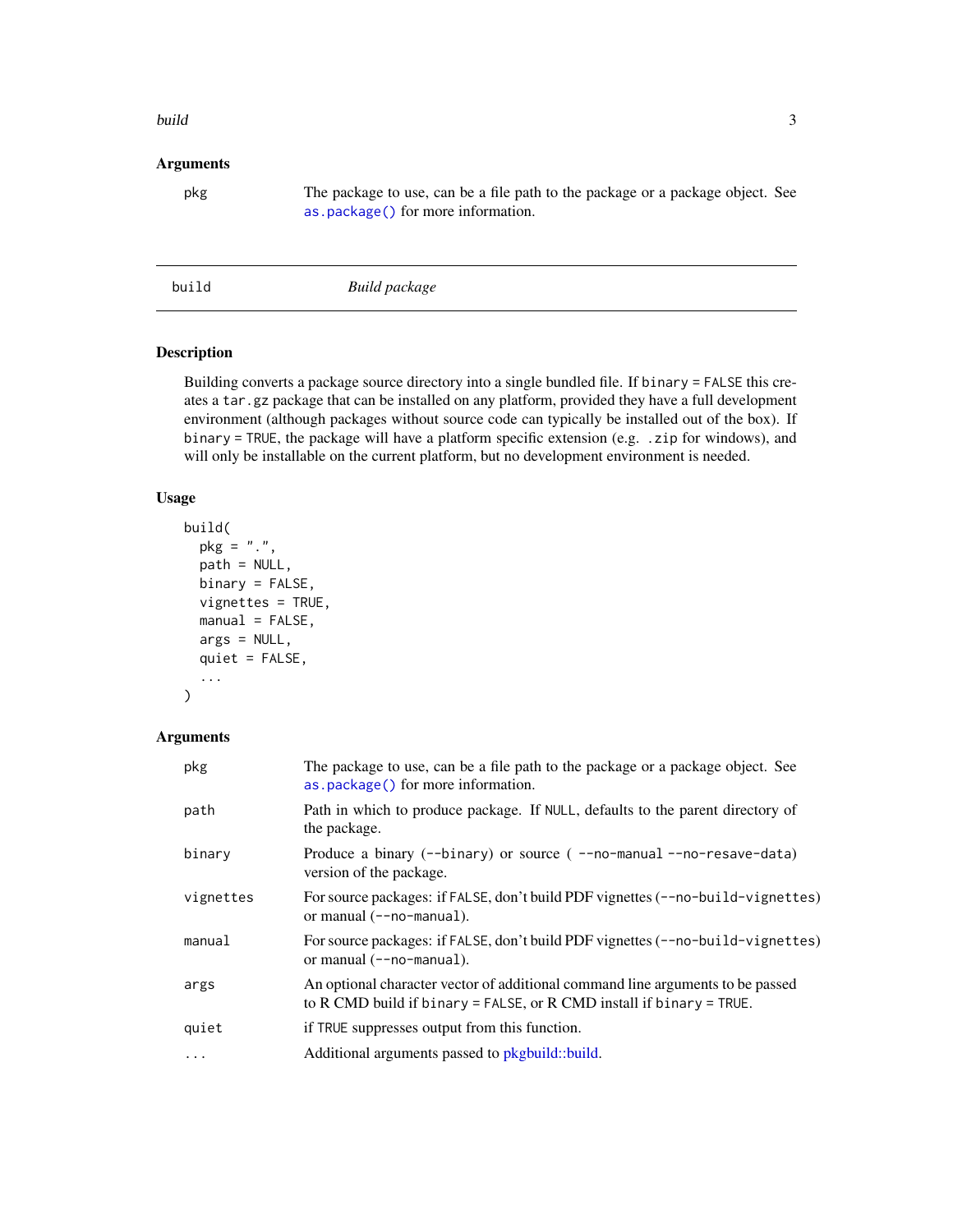#### Value

a string giving the location (including file name) of the built package

#### Note

The default manual = FALSE is not suitable for a CRAN submission, which may require manual = TRUE. Even better, use [submit\\_cran\(\)](#page-0-0) or [release\(\)](#page-22-1).

build\_manual *Create package pdf manual*

#### Description

Create package pdf manual

#### Usage

build\_manual(pkg = ".", path = NULL)

#### Arguments

| pkg  | The package to use, can be a file path to the package or a package object. See<br>as.package() for more information. |
|------|----------------------------------------------------------------------------------------------------------------------|
| path | path in which to produce package manual. If NULL, defaults to the parent direc-<br>tory of the package.              |

# See Also

[Rd2pdf\(\)](#page-0-0)

build\_rmd *Build a Rmarkdown files package*

#### Description

build\_rmd() is a wrapper around [rmarkdown::render\(\)](#page-0-0) that first installs a temporary copy of the package, and then renders each .Rmd in a clean R session. build\_readme() locates your README.Rmd and builds it into a README.md

```
build_rmd(files, path = ".", output_options = list(), ..., quiet = TRUE)
build_readme(path = ".", quiet = TRUE, \ldots)
```
<span id="page-3-0"></span>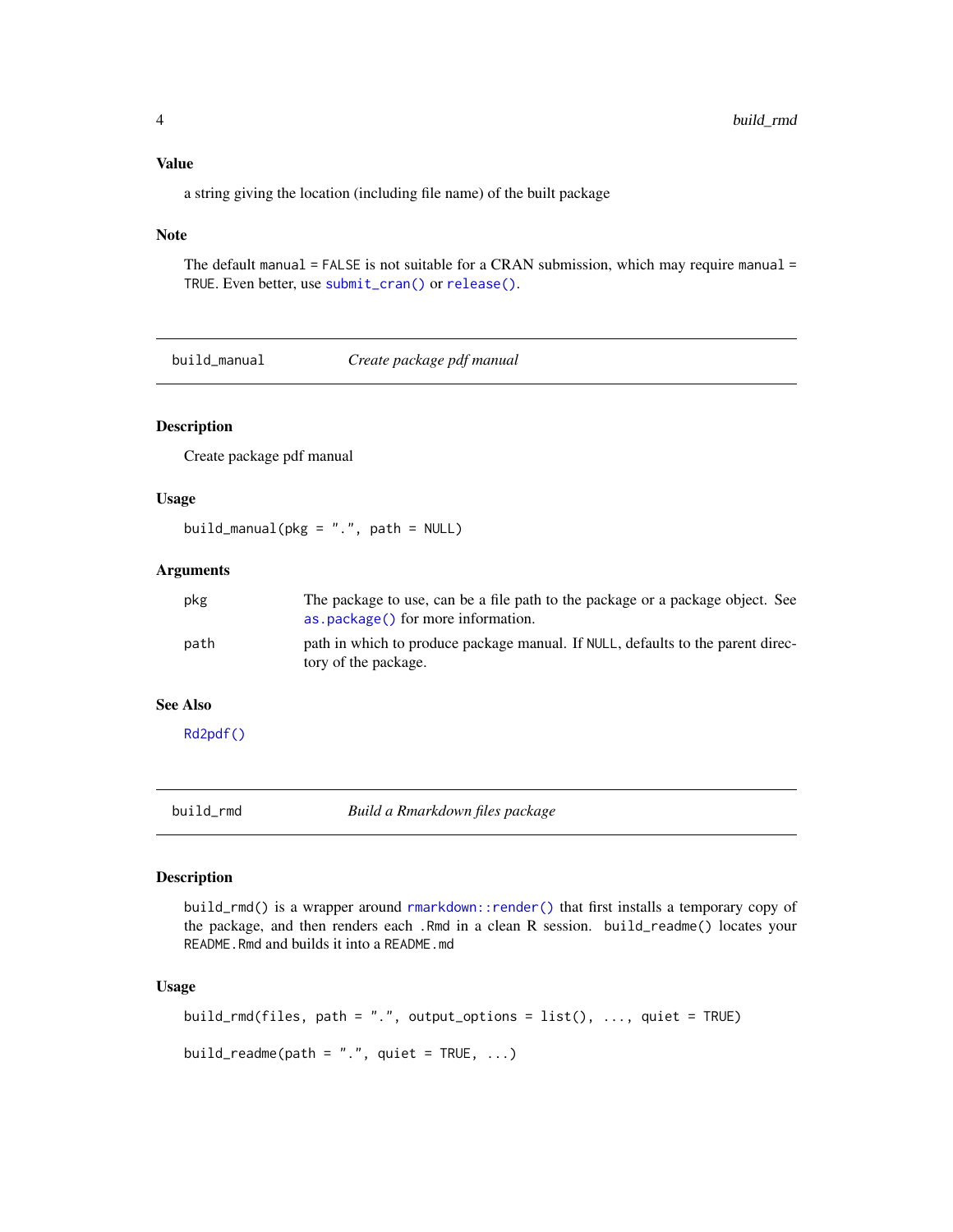#### <span id="page-4-0"></span>build\_site 5

#### Arguments

| files      | The Rmarkdown files to be rendered.                                                                                                                                                                                                                                                                        |
|------------|------------------------------------------------------------------------------------------------------------------------------------------------------------------------------------------------------------------------------------------------------------------------------------------------------------|
| path       | path to the package to build the readme.                                                                                                                                                                                                                                                                   |
|            | output_options List of output options that can override the options specified in metadata (e.g.<br>could be used to force self_contained or mathjax = "local"). Note that this<br>is only valid when the output format is read from metadata (i.e. not a custom<br>format object passed to output_format). |
| $\ddots$ . | additional arguments passed to rmarkdown:: render()                                                                                                                                                                                                                                                        |
| quiet      | If TRUE, suppress output.                                                                                                                                                                                                                                                                                  |

| build_site | Execute <b>pkgdown</b> build_site in a package |
|------------|------------------------------------------------|
|------------|------------------------------------------------|

#### Description

build\_site() is a shortcut for [pkgdown::build\\_site\(\)](#page-0-0), it generates the static HTML documentation.

#### Usage

build\_site(path =  $".".$ , quiet = TRUE, ...)

#### Arguments

| path                    | path to the package to build the static HTML.        |
|-------------------------|------------------------------------------------------|
| quiet                   | If TRUE, suppress output.                            |
| $\cdot$ $\cdot$ $\cdot$ | additional arguments passed to pkgdown::build_site() |

build\_vignettes *Build package vignettes.*

#### Description

Builds package vignettes using the same algorithm that R CMD build does. This means including non-Sweave vignettes, using makefiles (if present), and copying over extra files. The files are copied in the 'doc' directory and an vignette index is created in 'Meta/vignette.rds', as they would be in a built package. 'doc' and 'Meta' are added to .Rbuildignore, so will not be included in the built package. These files can be checked into version control, so they can be viewed with browseVignettes() and vignette() if the package has been loaded with load\_all() without needing to re-build them locally.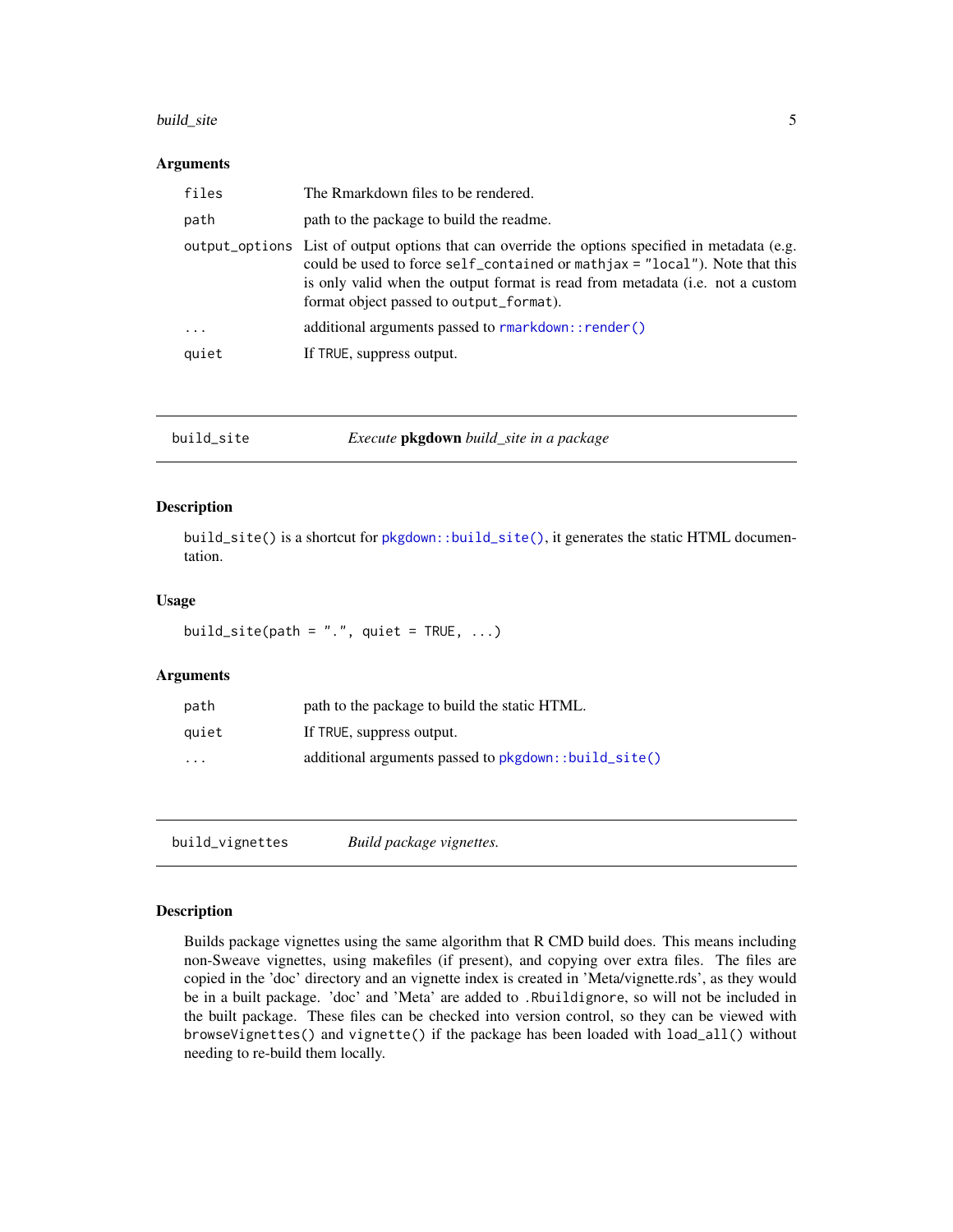# Usage

```
build_vignettes(
 pkg = "''.",
  dependencies = "VignetteBuilder",
  clean = TRUE,
  upgrade = "never",
  quiet = TRUE,
  install = TRUE,
  keep_md = TRUE
\mathcal{L}
```
#### Arguments

| pkg          | The package to use, can be a file path to the package or a package object. See<br>as.package() for more information.                                                                                                                                                                                                                                                                                                                              |
|--------------|---------------------------------------------------------------------------------------------------------------------------------------------------------------------------------------------------------------------------------------------------------------------------------------------------------------------------------------------------------------------------------------------------------------------------------------------------|
| dependencies | Which dependencies do you want to check? Can be a character vector (select-<br>ing from "Depends", "Imports", "LinkingTo", "Suggests", or "Enhances"), or a<br>logical vector.                                                                                                                                                                                                                                                                    |
|              | TRUE is shorthand for "Depends", "Imports", "LinkingTo" and "Suggests". NA is<br>shorthand for "Depends", "Imports" and "LinkingTo" and is the default. FALSE<br>is shorthand for no dependencies (i.e. just check this package, not its dependen-<br>cies).                                                                                                                                                                                      |
|              | The value "soft" means the same as TRUE, "hard" means the same as NA.                                                                                                                                                                                                                                                                                                                                                                             |
|              | You can also specify dependencies from one or more additional fields, common<br>ones include:                                                                                                                                                                                                                                                                                                                                                     |
|              | • Config/Needs/website - for dependencies used in building the pkgdown site.<br>• Config/Needs/coverage for dependencies used in calculating test coverage.                                                                                                                                                                                                                                                                                       |
| clean        | Remove all files generated by the build, even if there were copies there before.                                                                                                                                                                                                                                                                                                                                                                  |
| upgrade      | Should package dependencies be upgraded? One of "default", "ask", "always",<br>or "never". "default" respects the value of the R_REMOTES_UPGRADE environment<br>variable if set, and falls back to "ask" if unset. "ask" prompts the user for which<br>out of date packages to upgrade. For non-interactive sessions "ask" is equivalent<br>to "always". TRUE and FALSE are also accepted and correspond to "always" and<br>"never" respectively. |
| quiet        | If TRUE, suppresses most output. Set to FALSE if you need to debug.                                                                                                                                                                                                                                                                                                                                                                               |
| install      | If TRUE, install the package before building vignettes.                                                                                                                                                                                                                                                                                                                                                                                           |
| keep_md      | If TRUE, move md intermediates as well as rendered outputs. Most useful when<br>using the keep_md YAML option for Rmarkdown outputs. See https://bookdown.<br>org/yihui/rmarkdown/html-document.html#keeping-markdown.                                                                                                                                                                                                                            |

### See Also

[clean\\_vignettes\(\)](#page-12-1) to remove the pdfs in 'doc' created from vignettes [clean\\_vignettes\(\)](#page-12-1) to remove build tex/pdf files.

<span id="page-5-0"></span>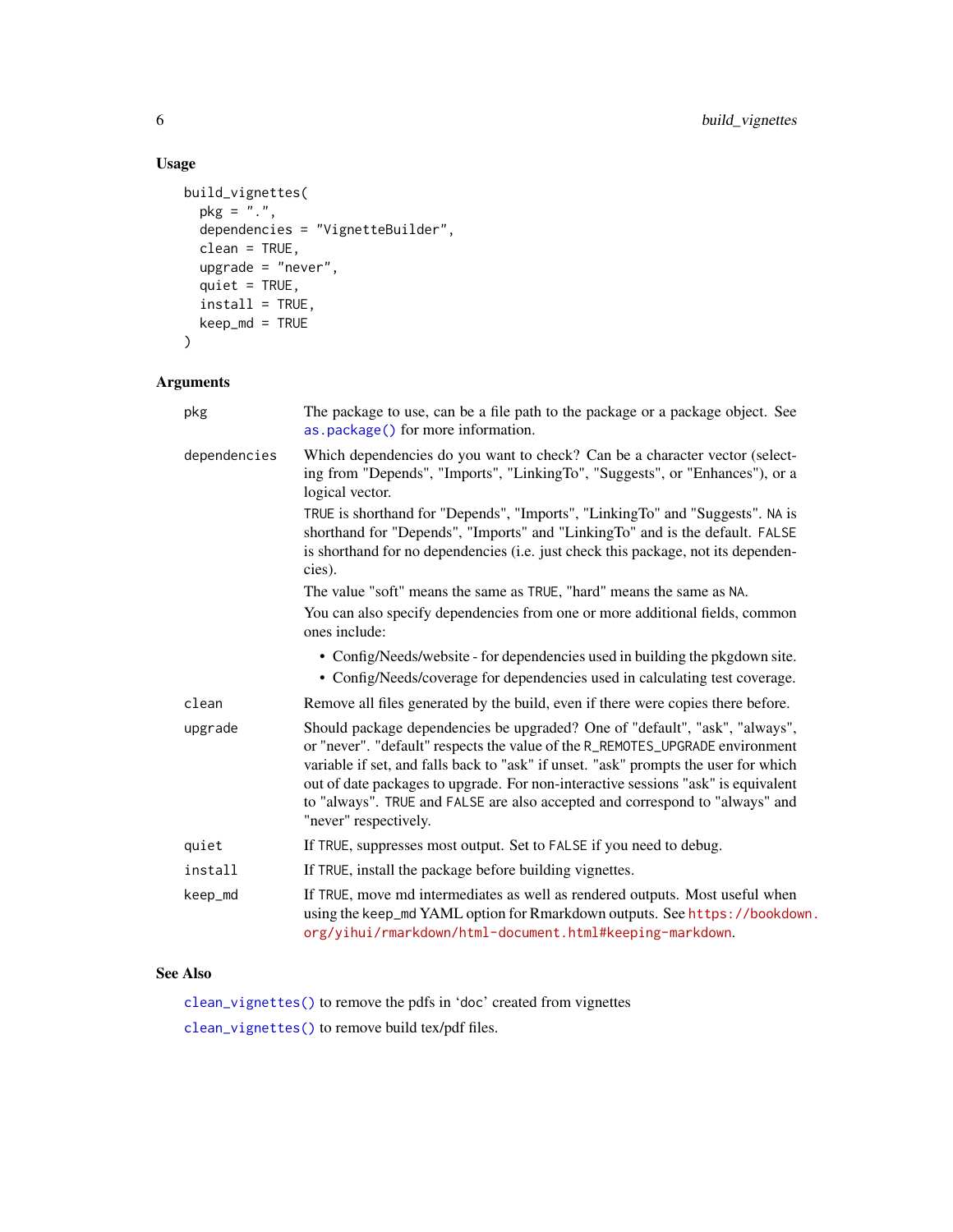<span id="page-6-0"></span>

check automatically builds and checks a source package, using all known best practices. check\_built checks an already built package.

```
check(
  pkg = ".",
  document = NULL,
 build_args = NULL,
  ...,
  manual = FALSE,cran = TRUE,remote = FALSE,incoming = remote,
  force_suggests = FALSE,
  run_dont_test = FALSE,
  args = "--timings",env\_vars = c(NOT_CRAM = "true"),quiet = FALSE,check\_dir = tempdir(),cleanup = TRUE,
  vignettes = TRUE,
  error_on = c("never", "error", "warning", "note")
\mathcal{L}check_built(
  path = NULL,
  cran = TRUE,
  remote = FALSE,
  incoming = remote,
  force_suggests = FALSE,
  run_dont_test = FALSE,
  manual = FALSE,args = "--timings",env_vars = NULL,
  check\_dir = tempdir(),quiet = FALSE,
  error_on = c("never", "error", "warning", "note")
)
```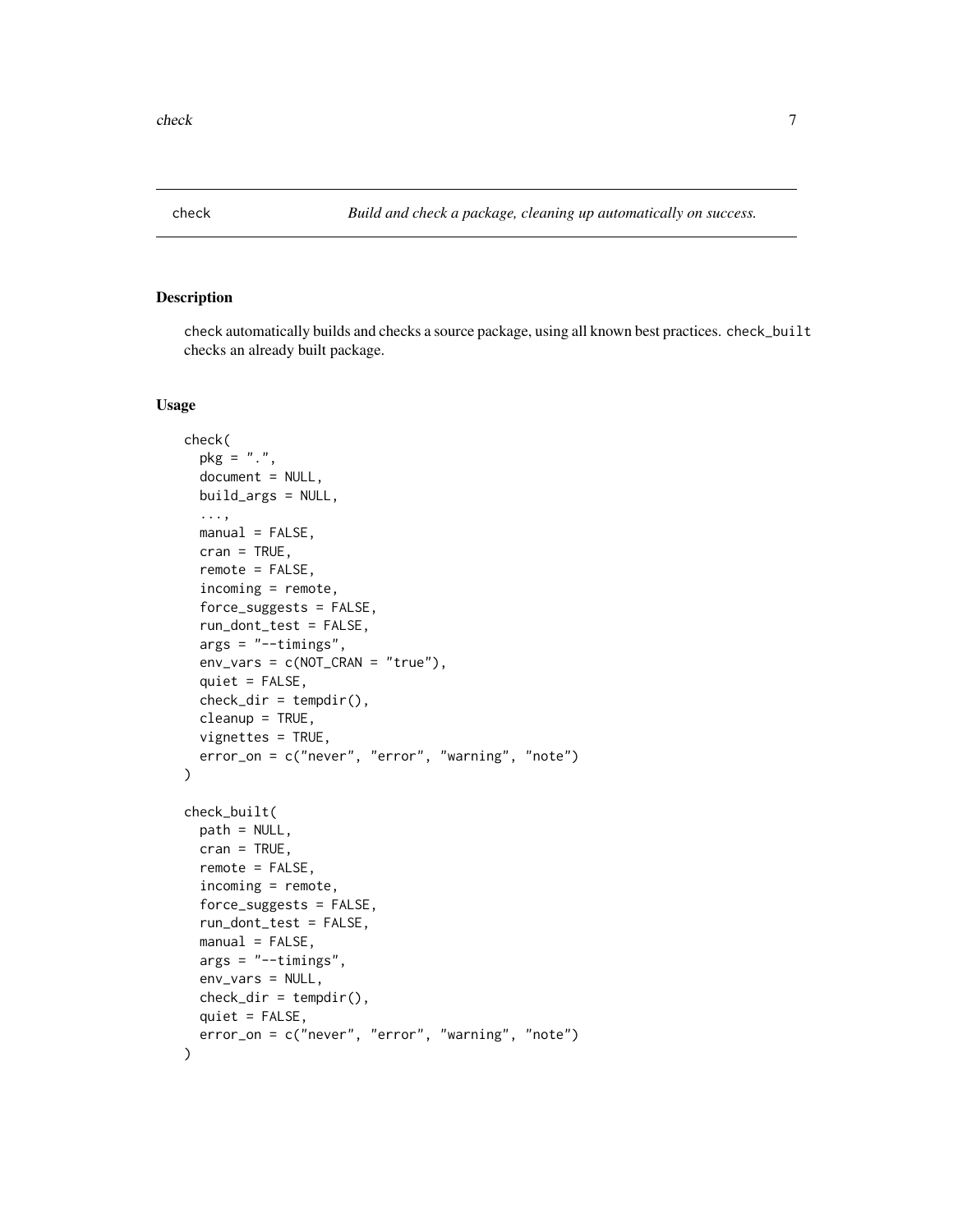# <span id="page-7-0"></span>Arguments

| pkg           | The package to use, can be a file path to the package or a package object. See<br>as.package() for more information.                                                                                                                                                                                                                                                                                                                                                                                                             |
|---------------|----------------------------------------------------------------------------------------------------------------------------------------------------------------------------------------------------------------------------------------------------------------------------------------------------------------------------------------------------------------------------------------------------------------------------------------------------------------------------------------------------------------------------------|
| document      | By default (NULL) will document if your installed roxygen2 version matches the<br>version declared in the DESCRIPTION file. Use TRUE or FALSE to override the<br>default.                                                                                                                                                                                                                                                                                                                                                        |
| build_args    | Additional arguments passed to R CMD build                                                                                                                                                                                                                                                                                                                                                                                                                                                                                       |
| $\cdots$      | Additional arguments passed on to pkgbuild::build().                                                                                                                                                                                                                                                                                                                                                                                                                                                                             |
| manual        | If FALSE, don't build and check manual (--no-manual).                                                                                                                                                                                                                                                                                                                                                                                                                                                                            |
| cran          | if TRUE (the default), check using the same settings as CRAN uses.                                                                                                                                                                                                                                                                                                                                                                                                                                                               |
| remote        | Sets _R_CHECK_CRAN_INCOMING_REMOTE_ env var. If TRUE, performs<br>a number of CRAN incoming checks that require remote access.                                                                                                                                                                                                                                                                                                                                                                                                   |
| incoming      | Sets _R_CHECK_CRAN_INCOMING_ env var. If TRUE, performs a number<br>of CRAN incoming checks.                                                                                                                                                                                                                                                                                                                                                                                                                                     |
|               | force_suggests Sets_R_CHECK_FORCE_SUGGESTS_. If FALSE (the default), check will<br>proceed even if all suggested packages aren't found.                                                                                                                                                                                                                                                                                                                                                                                          |
| run_dont_test | Sets --run-donttest so that tests surrounded in \dontest{} are also tested.<br>When cran = TRUE, this only affects R 3.6 and earlier; in R 4.0.0 code in \don-<br>test{} is always run as part of CRAN submission.                                                                                                                                                                                                                                                                                                               |
| args          | Character vector of arguments to pass to R CMD check. Pass each argument<br>as a single element of this character vector (do not use spaces to delimit ar-<br>guments like you would in the shell). For example, to skip running of exam-<br>ples and tests, use args = c("--no-examples", "--no-tests") and not args<br>= "--no-examples --no-tests". (Note that instead of the --output option<br>you should use the check_dir argument, because --output cannot deal with<br>spaces and other special characters on Windows.) |
| env_vars      | Environment variables set during R CMD check                                                                                                                                                                                                                                                                                                                                                                                                                                                                                     |
| quiet         | if TRUE suppresses output from this function.                                                                                                                                                                                                                                                                                                                                                                                                                                                                                    |
| check_dir     | the directory in which the package is checked compatibility. args = "--output=/foo/bar"<br>can be used to change the check directory.                                                                                                                                                                                                                                                                                                                                                                                            |
| cleanup       | Deprecated.                                                                                                                                                                                                                                                                                                                                                                                                                                                                                                                      |
| vignettes     | If FALSE, do not build or check vignettes, equivalent to using $args =$ '--ignore-<br>vignettes' and build_args = '-no-build-vignettes'.                                                                                                                                                                                                                                                                                                                                                                                         |
| error_on      | Whether to throw an error on R CMD check failures. Note that the check is<br>always completed (unless a timeout happens), and the error is only thrown after<br>completion. If "never", then no errors are thrown. If "error", then only ERROR<br>failures generate errors. If "warning", then WARNING failures generate errors as<br>well. If "note", then any check failure generated an error. Its default can be<br>modified with the RCMDCHECK_ERROR_ON environment variable. If that is not set,<br>then "never" is used.  |
| path          | Path to built package.                                                                                                                                                                                                                                                                                                                                                                                                                                                                                                           |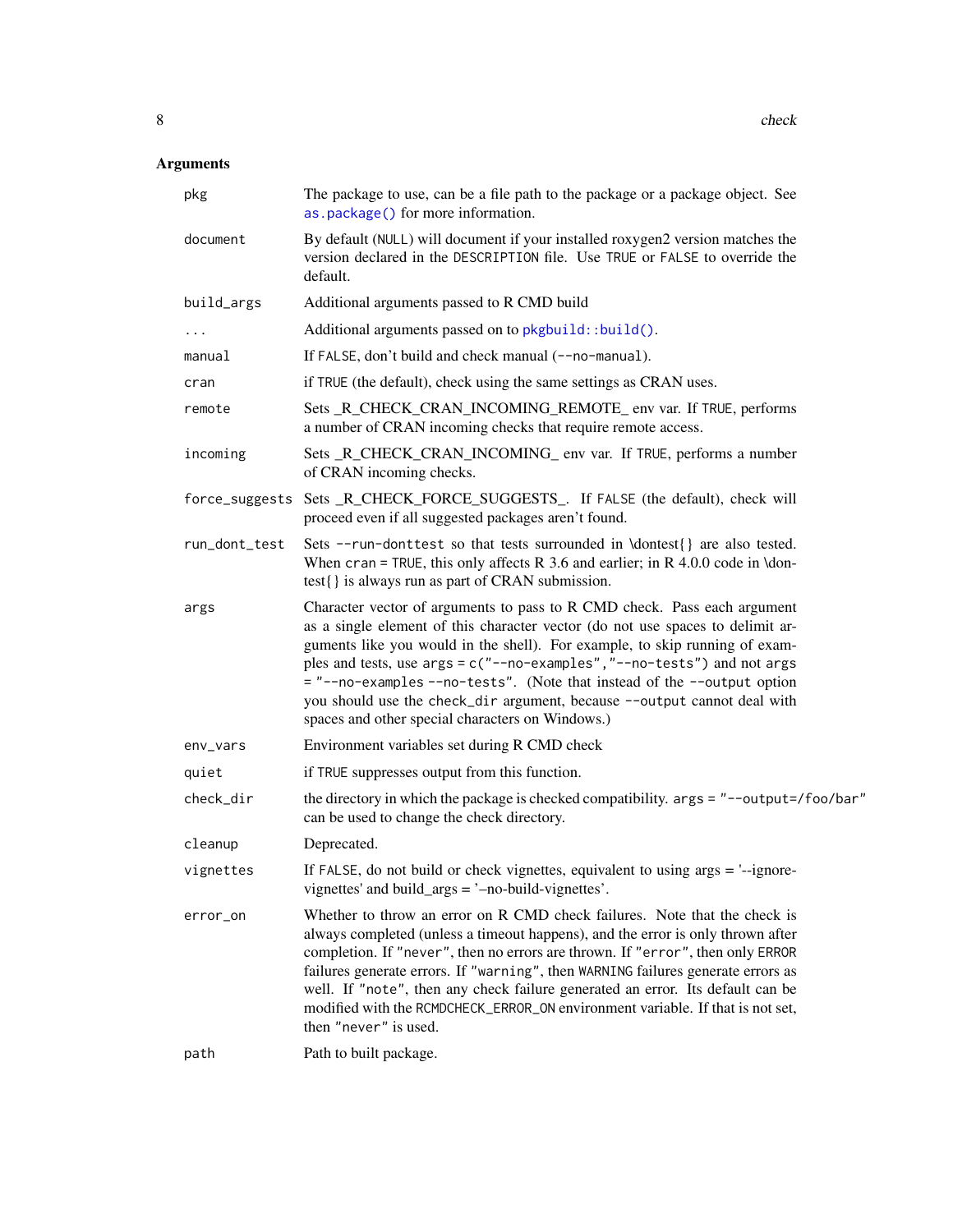#### <span id="page-8-0"></span>Details

Passing R CMD check is essential if you want to submit your package to CRAN: you must not have any ERRORs or WARNINGs, and you want to ensure that there are as few NOTEs as possible. If you are not submitting to CRAN, at least ensure that there are no ERRORs or WARNINGs: these typically represent serious problems.

check automatically builds a package before calling check\_built as this is the recommended way to check packages. Note that this process runs in an independent realisation of R, so nothing in your current workspace will affect the process.

#### Value

An object containing errors, warnings, and notes.

#### Environment variables

Devtools does its best to set up an environment that combines best practices with how check works on CRAN. This includes:

- The standard environment variables set by devtools: [r\\_env\\_vars\(\)](#page-0-0). Of particular note for package tests is the NOT\_CRAN env var which lets you know that your tests are not running on CRAN, and hence can take a reasonable amount of time.
- Debugging flags for the compiler, set by [compiler\\_flags\(](#page-0-0)FALSE).
- If aspell is found \_R\_CHECK\_CRAN\_INCOMING\_USE\_ASPELL\_ is set to TRUE. If no spell checker is installed, a warning is issued.)
- env vars set by arguments incoming, remote and force\_suggests

#### See Also

[release\(\)](#page-22-1) if you want to send the checked package to CRAN.

<span id="page-8-1"></span>check\_mac\_release *Check macOS package*

#### **Description**

This function works by bundling source package, and then uploading to [https://mac.r-project.](https://mac.r-project.org/macbuilder/submit.html) [org/macbuilder/submit.html](https://mac.r-project.org/macbuilder/submit.html). This function returns a link to the page with the check results.

```
check_mac_release(
 pkg = "."dep_{\neg}pkgs = "."args = NULL,
 manual = TRUE,
 quiet = FALSE,
  ...
)
```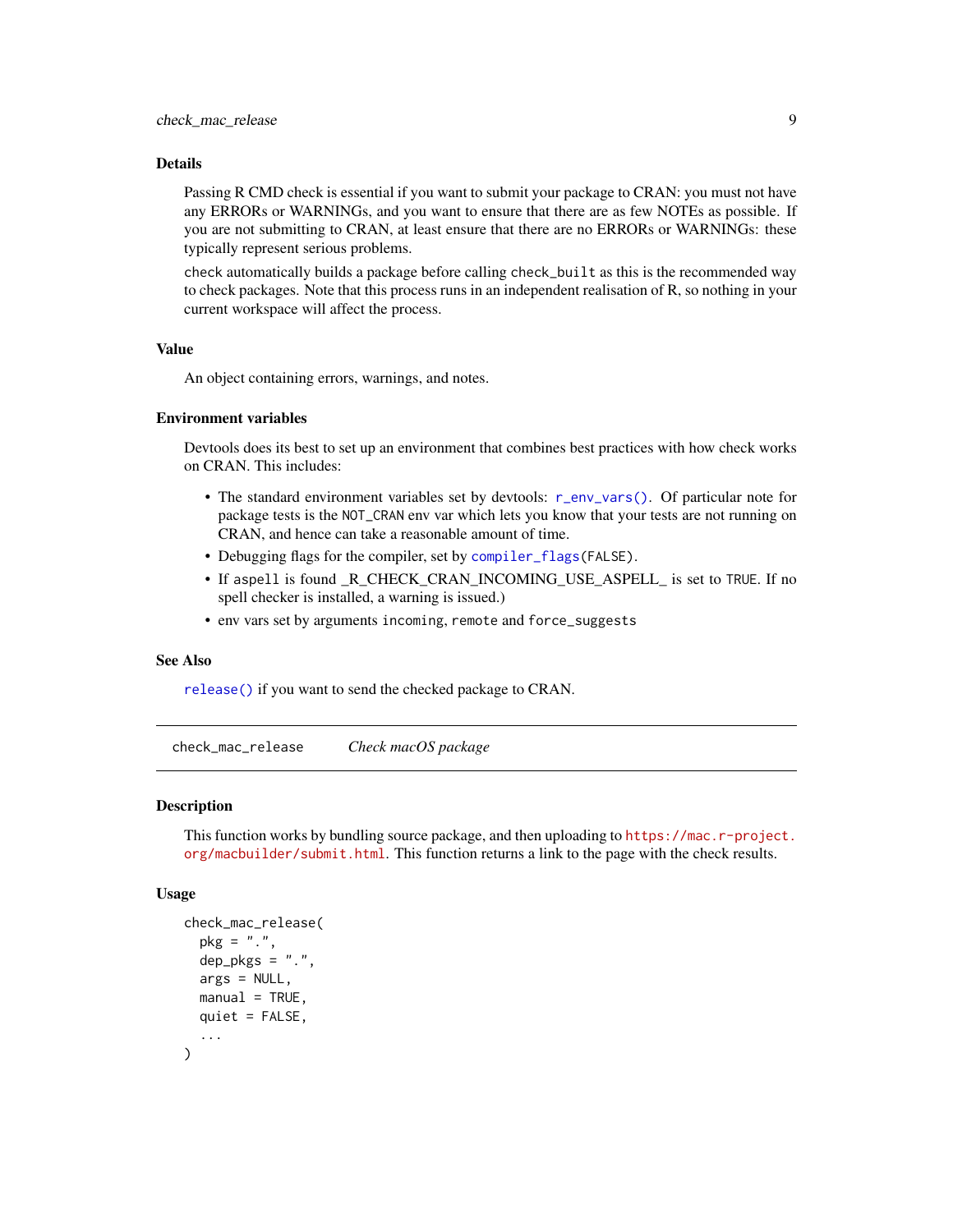#### <span id="page-9-0"></span>Arguments

| pkg       | The package to use, can be a file path to the package or a package object. See<br>as.package() for more information.                                   |
|-----------|--------------------------------------------------------------------------------------------------------------------------------------------------------|
| dep_pkgs  | Additional custom dependencies to install prior to checking the package.                                                                               |
| args      | An optional character vector of additional command line arguments to be passed<br>to R CMD build if binary = FALSE, or R CMD install if binary = TRUE. |
| manual    | For source packages: if FALSE, don't build PDF vignettes (--no-build-vignettes)<br>or manual $(-no-manual)$ .                                          |
| quiet     | If TRUE, suppresses output.                                                                                                                            |
| $\ddotsc$ | Additional arguments passed to pkgbuild::build().                                                                                                      |
|           |                                                                                                                                                        |

## Value

The url with the check results (invisibly)

#### See Also

Other build functions: [check\\_rhub\(](#page-10-1)), [check\\_win\(](#page-11-1))

check\_man *Check documentation, as* R CMD check *does.*

#### Description

This function attempts to run the documentation related checks in the same way that R CMD check does. Unfortunately it can't run them all because some tests require the package to be loaded, and the way they attempt to load the code conflicts with how devtools does it.

#### Usage

 $check\_man(pkg = "."')$ 

#### Arguments

pkg The package to use, can be a file path to the package or a package object. See [as.package\(\)](#page-0-0) for more information.

#### Value

Nothing. This function is called purely for it's side effects: if

#### Examples

```
## Not run:
check_man("mypkg")
```
## End(Not run)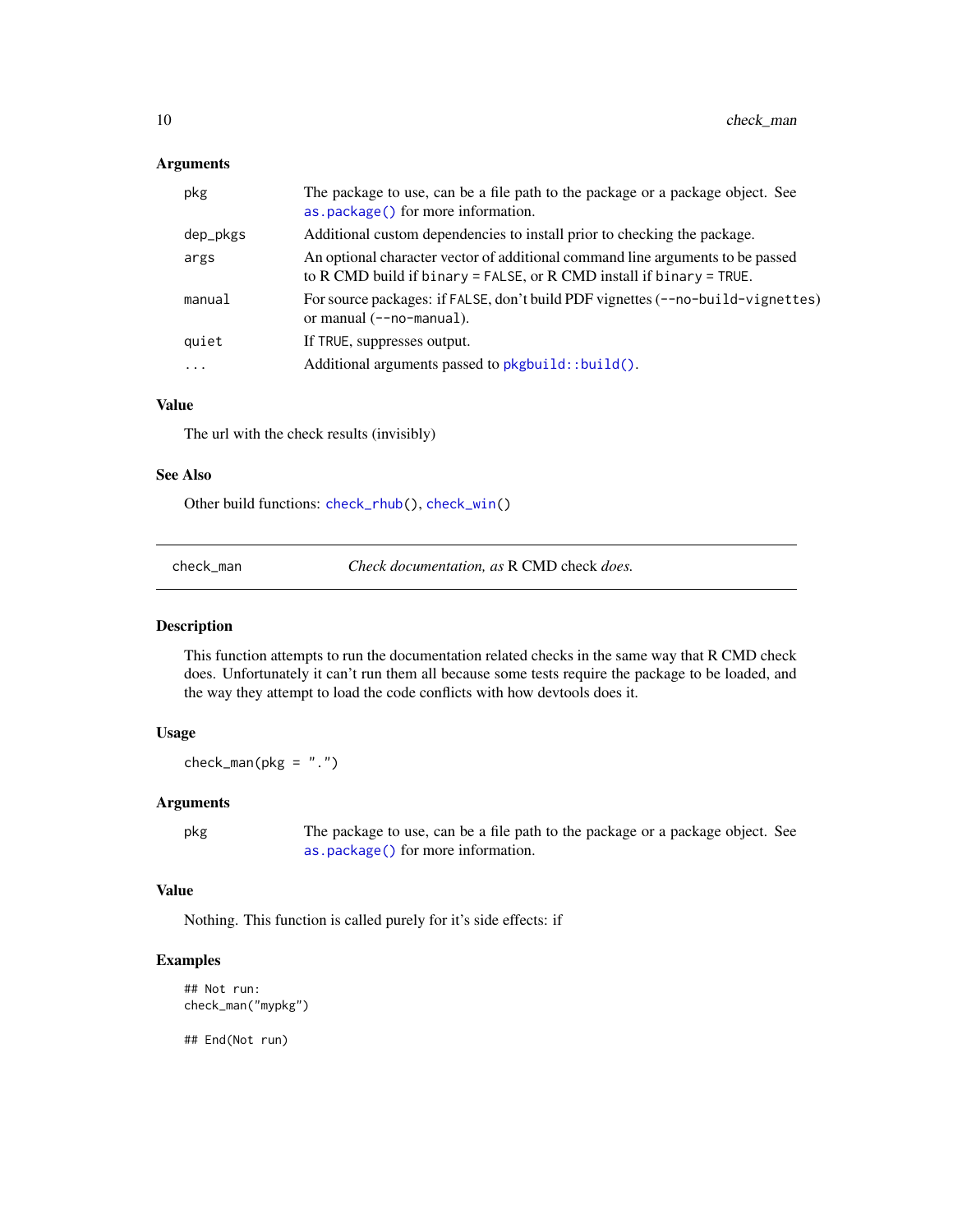<span id="page-10-1"></span><span id="page-10-0"></span>It runs [build\(\)](#page-2-1) on the package, with the arguments specified in args, and then submits it to the R-hub builder at <https://builder.r-hub.io>. The interactive option controls whether the function waits for the check output. Regardless, after the check is complete, R-hub sends an email with the results to the package maintainer.

#### Usage

```
check_rhub(
 pkg = "."platforms = NULL,
 email = NULL,interactive = TRUE,
 build_args = NULL,
  ...
)
```
#### Arguments

| pkg         | The package to use, can be a file path to the package or a package object. See<br>as.package() for more information.                                                                                                                                   |
|-------------|--------------------------------------------------------------------------------------------------------------------------------------------------------------------------------------------------------------------------------------------------------|
| platforms   | R-hub platforms to run the check on. If NULL uses default list of CRAN checkers<br>(one for each major platform, and one with extra checks if you have compiled<br>code). You can also specify your own, see rhub::platforms() for a complete<br>list. |
| email       | email address to notify, defaults to the maintainer address in the package.                                                                                                                                                                            |
| interactive | whether to show the status of the build interactively. R-hub will send an email<br>to the package maintainer's email address, regardless of whether the check is<br>interactive or not.                                                                |
| build_args  | Arguments passed to R CMD build                                                                                                                                                                                                                        |
|             | extra arguments, passed to rhub:: check_for_cran().                                                                                                                                                                                                    |
|             |                                                                                                                                                                                                                                                        |

#### Value

a rhub\_check object.

#### About email validation on r-hub

To build and check R packages on R-hub, you need to validate your email address. This is because R-hub sends out emails about build results. See more at [rhub::validate\\_email\(\)](#page-0-0).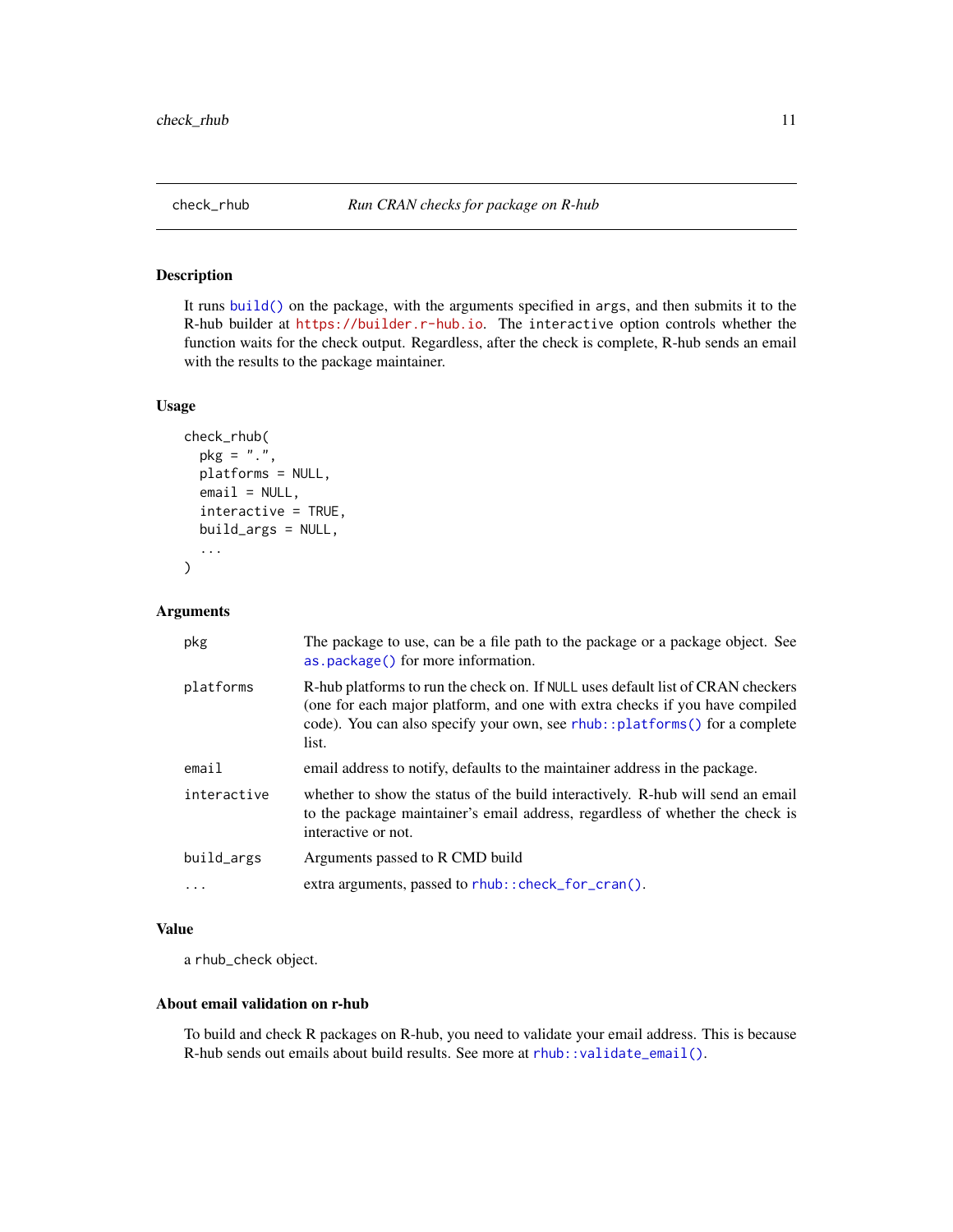#### <span id="page-11-0"></span>See Also

Other build functions: [check\\_mac\\_release\(](#page-8-1)), [check\\_win\(](#page-11-1))

<span id="page-11-1"></span>

check\_win *Build windows binary package.*

#### Description

This function works by bundling source package, and then uploading to [https://win-builder.](https://win-builder.r-project.org/) [r-project.org/](https://win-builder.r-project.org/). Once building is complete you'll receive a link to the built package in the email address listed in the maintainer field. It usually takes around 30 minutes. As a side effect, win-build also runs R CMD check on the package, so check\_win is also useful to check that your package is ok on windows.

#### Usage

```
check_win_devel(
 pkg = ".",
  args = NULL,
 manual = TRUE,email = NULL,quiet = FALSE,
  ...
\mathcal{L}check_win_release(
 pkg = "."args = NULL,
 manual = TRUE,email = NULL,quiet = FALSE,
  ...
)
check_win_oldrelease(
 pkg = "."args = NULL,manual = TRUE,
 email = NULL,quiet = FALSE,...
)
```
#### Arguments

pkg The package to use, can be a file path to the package or a package object. See [as.package\(\)](#page-0-0) for more information.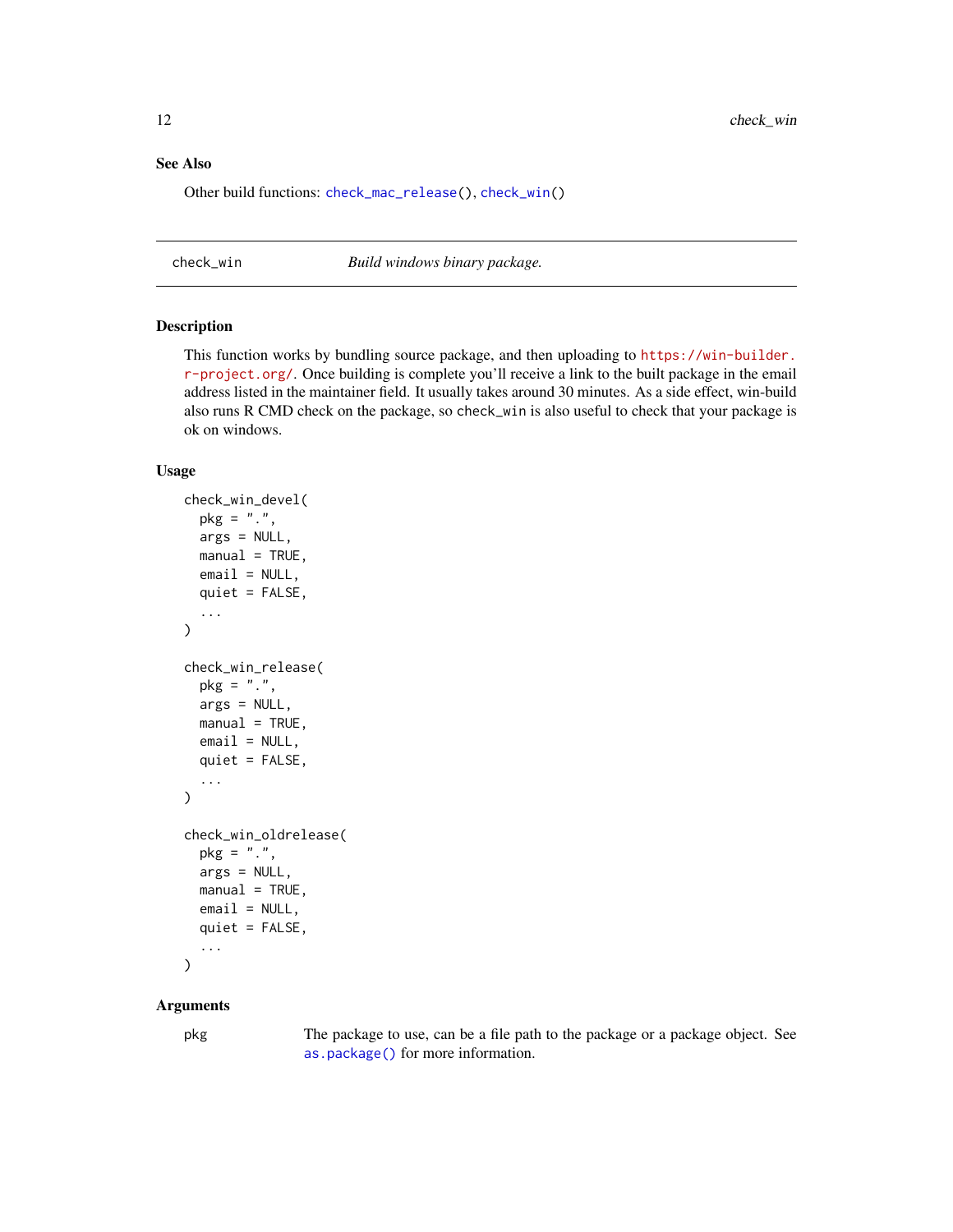#### <span id="page-12-0"></span>clean\_vignettes 13

| args     | An optional character vector of additional command line arguments to be passed<br>to R CMD build if binary = FALSE, or R CMD install if binary = TRUE. |
|----------|--------------------------------------------------------------------------------------------------------------------------------------------------------|
| manual   | For source packages: if FALSE, don't build PDF vignettes (--no-build-vignettes)<br>or manual $(-no-manual)$ .                                          |
| email    | An alternative email to use, default NULL uses the package Maintainer's email.                                                                         |
| quiet    | If TRUE, suppresses output.                                                                                                                            |
| $\cdots$ | Additional arguments passed to pkgbuild::build().                                                                                                      |

#### Functions

- check\_win\_devel: Check package on the development version of R.
- check\_win\_release: Check package on the release version of R.
- check\_win\_oldrelease: Check package on the previous major release version of R.

#### See Also

Other build functions: [check\\_mac\\_release\(](#page-8-1)), [check\\_rhub\(](#page-10-1))

<span id="page-12-1"></span>clean\_vignettes *Clean built vignettes.*

#### Description

This uses a fairly rudimentary algorithm where any files in 'doc' with a name that exists in 'vignettes' are removed.

#### Usage

clean\_vignettes(pkg = ".")

#### Arguments

pkg The package to use, can be a file path to the package or a package object. See [as.package\(\)](#page-0-0) for more information.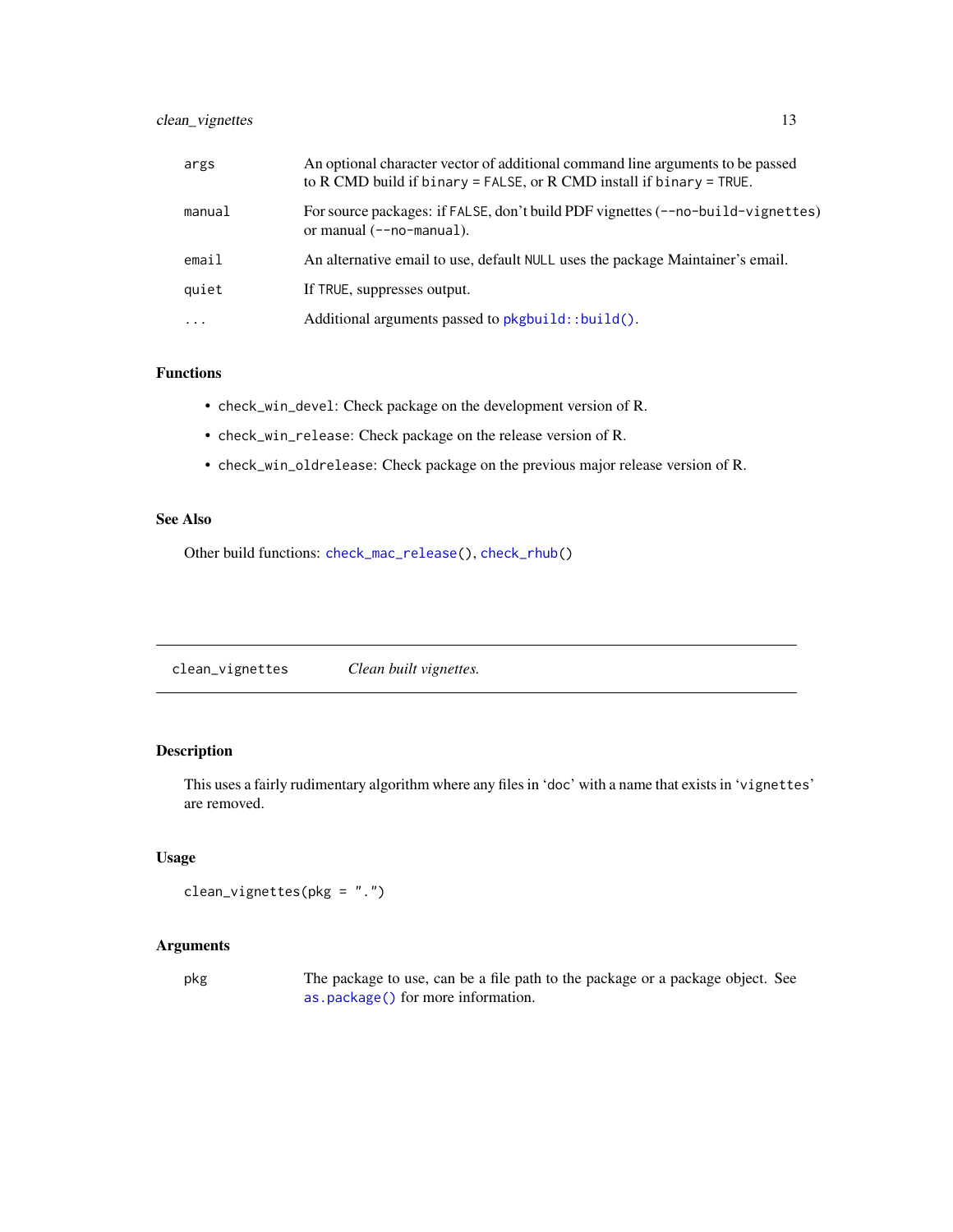<span id="page-13-0"></span>

Create a package

#### Usage

create(path, ..., open = FALSE)

#### Arguments

| path     | A path. If it exists, it is used. If it does not exist, it is created, provided that the<br>parent path exists. |
|----------|-----------------------------------------------------------------------------------------------------------------|
| $\cdots$ | Additional arguments passed to usethis:: create_package()                                                       |
| open     | If TRUE, activates the new project:                                                                             |
|          | • If RStudio desktop, the package is opened in a new session.                                                   |
|          | • If on RStudio server, the current RStudio project is activated.                                               |
|          | • Otherwise, the working directory and active project is changed.                                               |

#### Value

The path to the created package, invisibly.

dev\_mode *Activate and deactivate development mode.*

#### Description

When activated, dev\_mode creates a new library for storing installed packages. This new library is automatically created when dev\_mode is activated if it does not already exist. This allows you to test development packages in a sandbox, without interfering with the other packages you have installed.

#### Usage

dev\_mode(on = NULL, path = getOption("devtools.path"))

#### Arguments

| on   | turn dev mode on (TRUE) or off (FALSE). If omitted will guess based on whether<br>or not path is in $.libPaths()$ |
|------|-------------------------------------------------------------------------------------------------------------------|
|      |                                                                                                                   |
| path | directory to library.                                                                                             |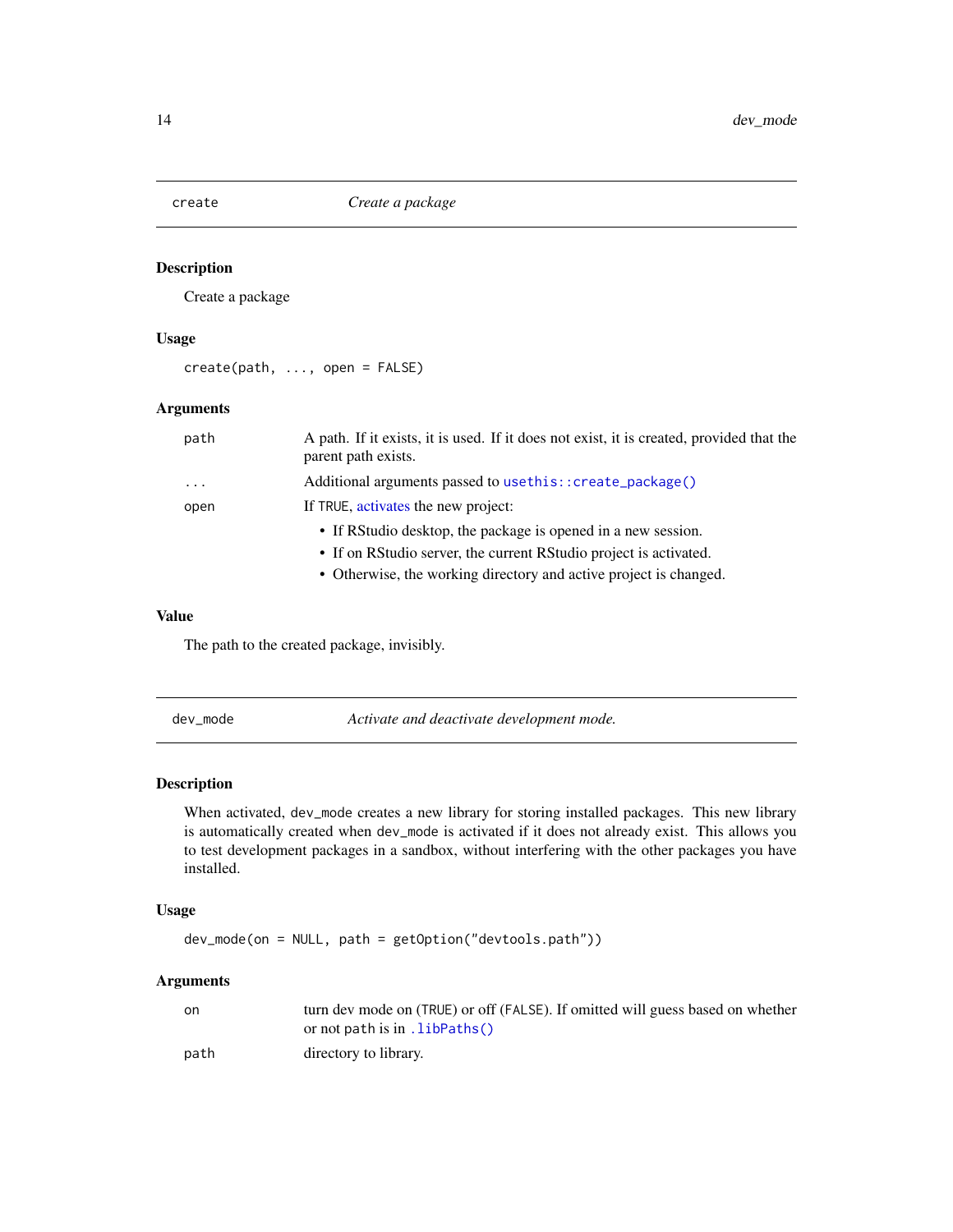<span id="page-14-0"></span>dev\_sitrep 15

#### Examples

```
## Not run:
dev_mode()
dev_mode()
```
## End(Not run)

dev\_sitrep *Report package development situation*

#### Description

dev\_sitrep() reports

- If R is up to date
- If RStudio is up to date
- If compiler build tools are installed and available for use
- If devtools and its dependencies are up to date
- If the package's dependencies are up to date

Call this function if things seem weird and you're not sure what's wrong or how to fix it. If this function returns no output everything should be ready for package development.

#### Usage

 $dev\_sitrep(pkg = "."$ , debug =  $FALSE)$ 

#### Arguments

| pkg   | The package to use, can be a file path to the package or a package object. See<br>as . package () for more information.     |
|-------|-----------------------------------------------------------------------------------------------------------------------------|
| debug | If TRUE, will print out extra information useful for debugging. If FALSE, it will<br>use result cached from a previous run. |

# Value

A named list, with S3 class dev\_sitrep (for printing purposes).

#### Examples

## Not run: dev\_sitrep() ## End(Not run)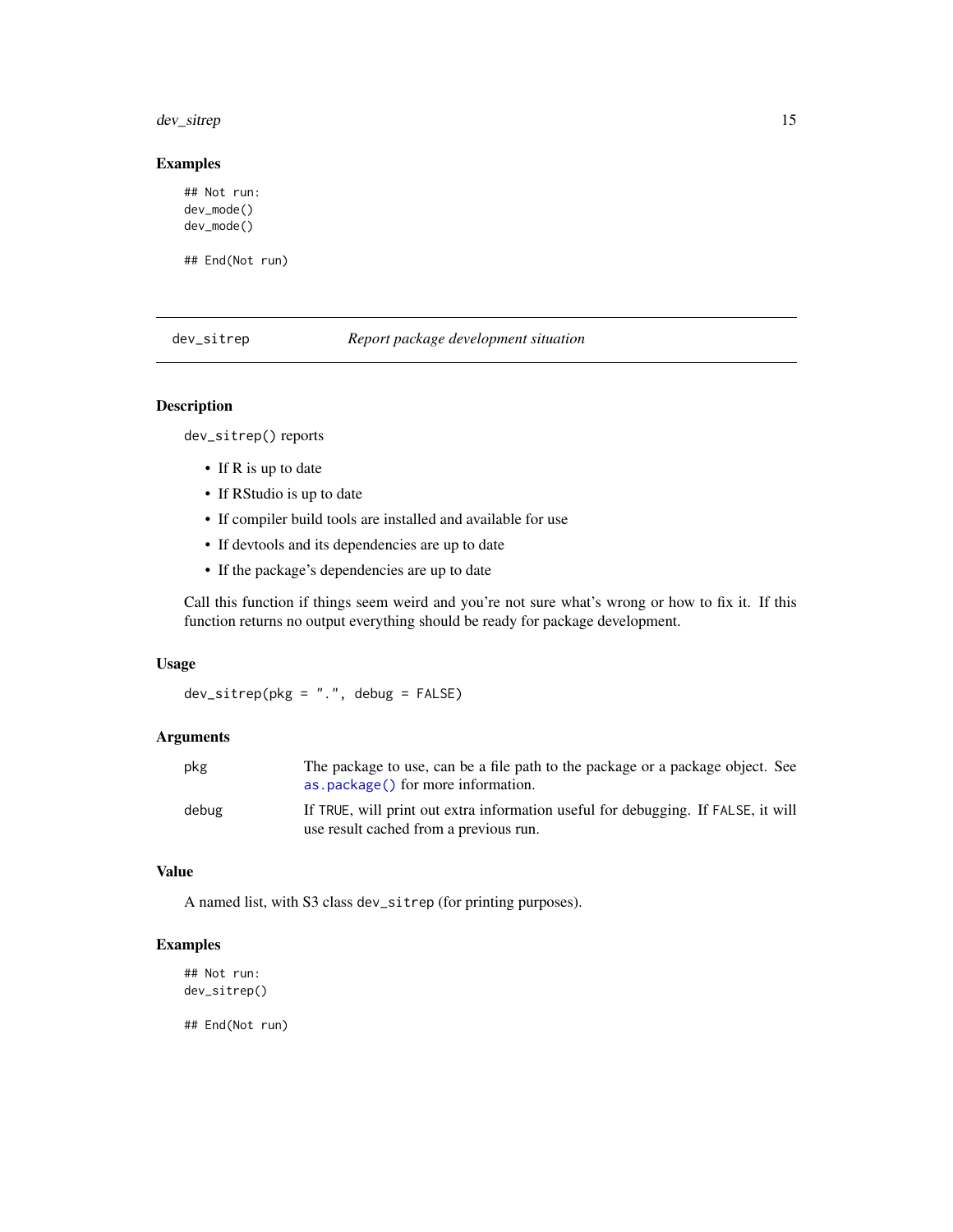<span id="page-15-1"></span><span id="page-15-0"></span>

This function is a wrapper for the [roxygen2::roxygenize\(\)](#page-0-0) function from the roxygen2 package. See the documentation and vignettes of that package to learn how to use roxygen.

#### Usage

document(pkg = ".", roclets = NULL, quiet = FALSE)

#### Arguments

| pkg     | The package to use, can be a file path to the package or a package object. See<br>as . package () for more information.                                            |
|---------|--------------------------------------------------------------------------------------------------------------------------------------------------------------------|
| roclets | Character vector of roclet names to use with package. The default, NULL, uses<br>the roxygen roclets option, which defaults to $c$ ("collate", "namespace", "rd"). |
| quiet   | if TRUE suppresses output from this function.                                                                                                                      |

#### See Also

[roxygen2::roxygenize\(\)](#page-0-0), browseVignettes("roxygen2")

<span id="page-15-2"></span>

| install | Install a local development package. |
|---------|--------------------------------------|
|         |                                      |

#### Description

Uses R CMD INSTALL to install the package. Will also try to install dependencies of the package from CRAN, if they're not already installed.

```
install(
 pkg = ".",
  reload = TRUE,
  quick = FALSE,build = !quick,
  args = getOption("devtools.install.args"),
  quiet = FALSE,
  dependencies = NA,
  upgrade = "default",
  build_vignettes = FALSE,
 keep_source = getOption("keep.source.pkgs"),
```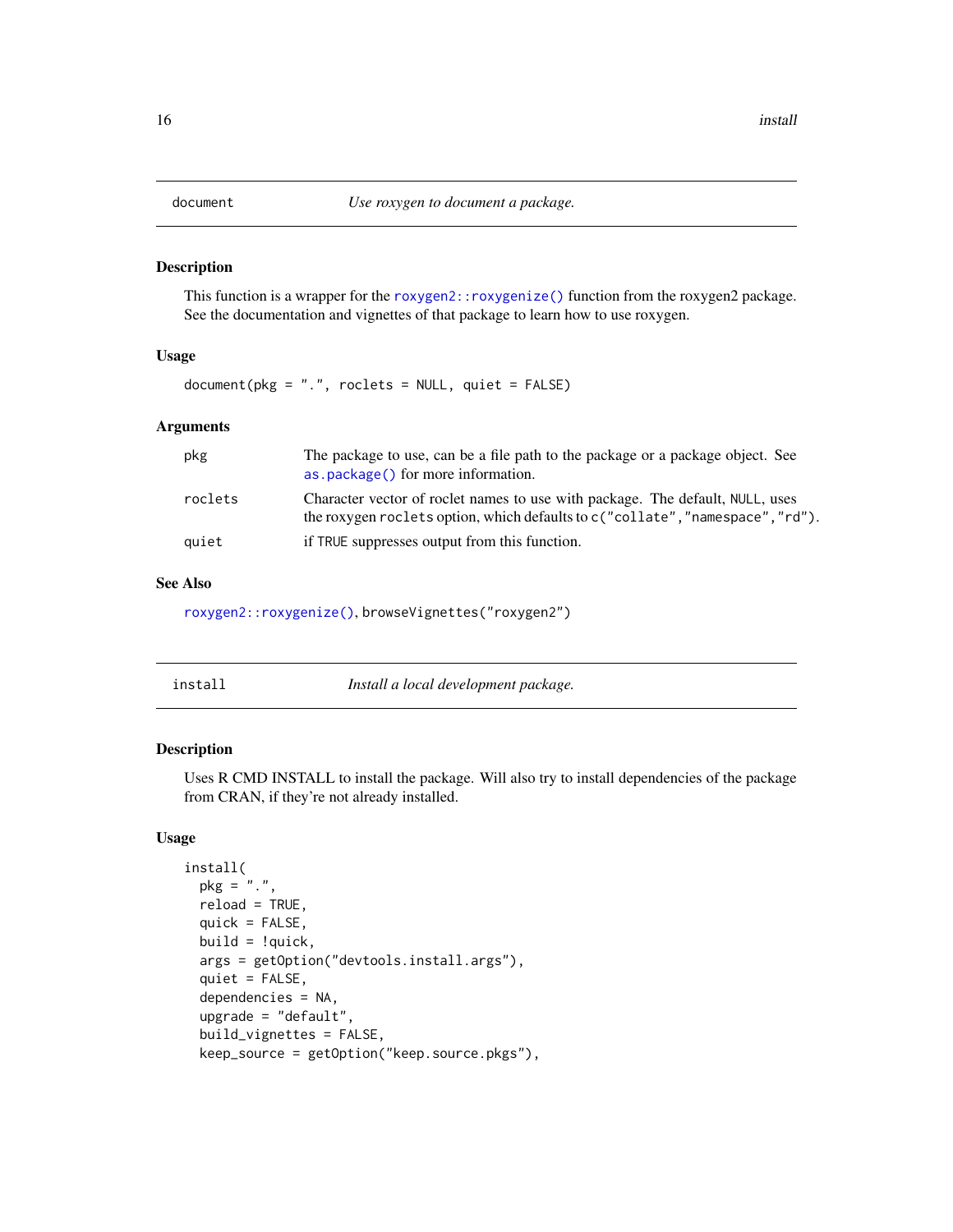#### <span id="page-16-0"></span>install the contract of the contract of the contract of the contract of the contract of the contract of the contract of the contract of the contract of the contract of the contract of the contract of the contract of the co

```
force = FALSE,
...
\big)
```
# Arguments

| pkg             | The package to use, can be a file path to the package or a package object. See<br>as.package() for more information.                                                                                                                                                                                                                                                                                                                              |
|-----------------|---------------------------------------------------------------------------------------------------------------------------------------------------------------------------------------------------------------------------------------------------------------------------------------------------------------------------------------------------------------------------------------------------------------------------------------------------|
| reload          | if TRUE (the default), will automatically reload the package after installing.                                                                                                                                                                                                                                                                                                                                                                    |
| quick           | if TRUE skips docs, multiple-architectures, demos, and vignettes, to make instal-<br>lation as fast as possible.                                                                                                                                                                                                                                                                                                                                  |
| build           | if TRUE pkgbuild::build()s the package first: this ensures that the installa-<br>tion is completely clean, and prevents any binary artefacts (like '.o', .so) from<br>appearing in your local package directory, but is considerably slower, because<br>every compile has to start from scratch.                                                                                                                                                  |
| args            | An optional character vector of additional command line arguments to be passed<br>to R CMD INSTALL. This defaults to the value of the option "devtools. install.args".                                                                                                                                                                                                                                                                            |
| quiet           | If TRUE, suppress output.                                                                                                                                                                                                                                                                                                                                                                                                                         |
| dependencies    | Which dependencies do you want to check? Can be a character vector (select-<br>ing from "Depends", "Imports", "LinkingTo", "Suggests", or "Enhances"), or a<br>logical vector.                                                                                                                                                                                                                                                                    |
|                 | TRUE is shorthand for "Depends", "Imports", "LinkingTo" and "Suggests". NA is<br>shorthand for "Depends", "Imports" and "LinkingTo" and is the default. FALSE<br>is shorthand for no dependencies (i.e. just check this package, not its dependen-<br>cies).                                                                                                                                                                                      |
|                 | The value "soft" means the same as TRUE, "hard" means the same as NA.<br>You can also specify dependencies from one or more additional fields, common<br>ones include:                                                                                                                                                                                                                                                                            |
|                 | • Config/Needs/website - for dependencies used in building the pkgdown site.<br>• Config/Needs/coverage for dependencies used in calculating test coverage.                                                                                                                                                                                                                                                                                       |
| upgrade         | Should package dependencies be upgraded? One of "default", "ask", "always",<br>or "never". "default" respects the value of the R_REMOTES_UPGRADE environment<br>variable if set, and falls back to "ask" if unset. "ask" prompts the user for which<br>out of date packages to upgrade. For non-interactive sessions "ask" is equivalent<br>to "always". TRUE and FALSE are also accepted and correspond to "always" and<br>"never" respectively. |
| build_vignettes |                                                                                                                                                                                                                                                                                                                                                                                                                                                   |
|                 | if TRUE, will build vignettes. Normally it is build that's responsible for creating<br>vignettes; this argument makes sure vignettes are built even if a build never<br>happens (i.e. because build = $FALSE$ ).                                                                                                                                                                                                                                  |
| keep_source     | If TRUE will keep the srcrefs from an installed package. This is useful for debug-<br>ging (especially inside of RStudio). It defaults to the option "keep. source.pkgs".                                                                                                                                                                                                                                                                         |
| force           | Force installation, even if the remote state has not changed since the previous<br>install.                                                                                                                                                                                                                                                                                                                                                       |
| $\cdots$        | additional arguments passed to remotes::install_deps() when installing de-<br>pendencies.                                                                                                                                                                                                                                                                                                                                                         |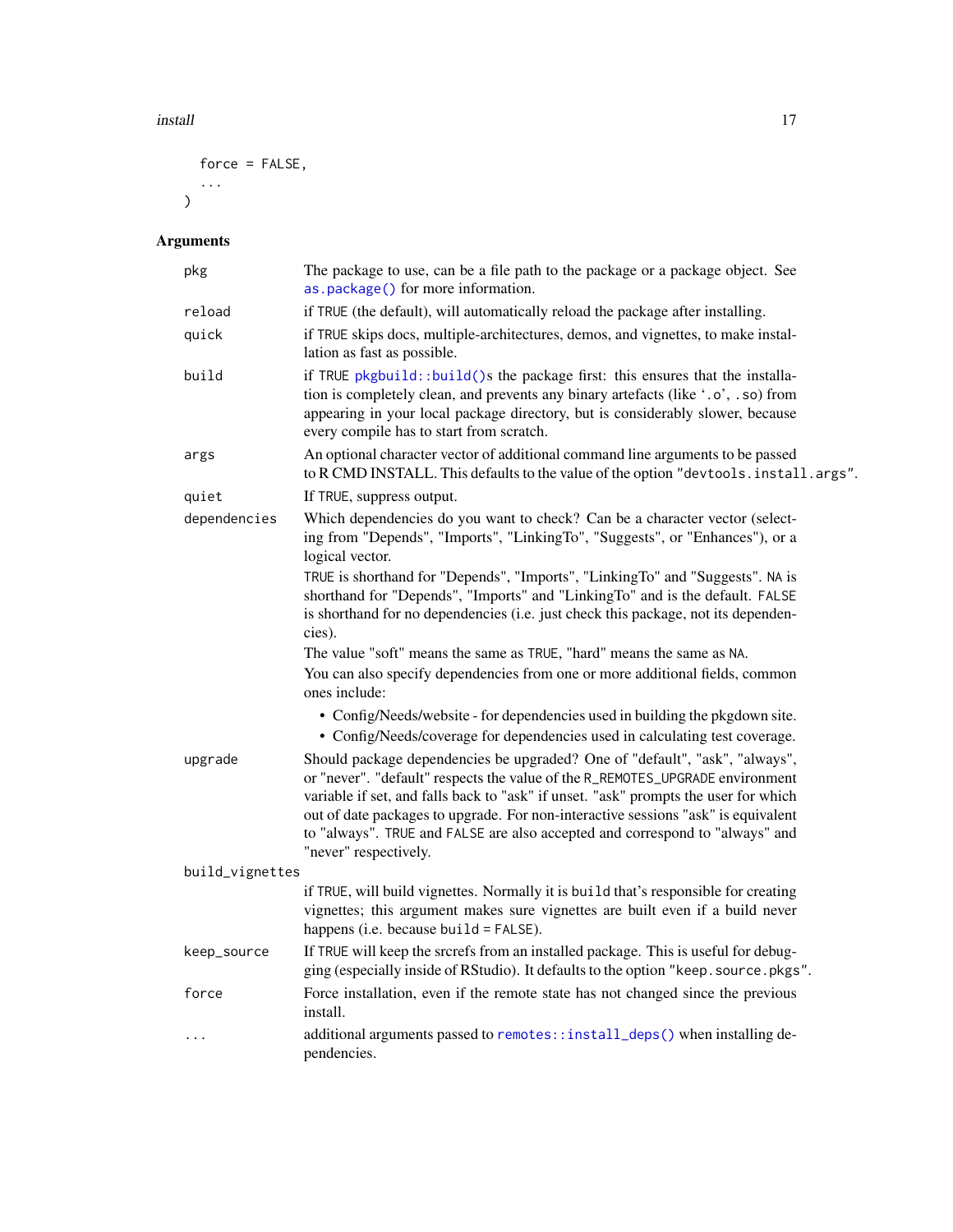#### Details

If quick = TRUE, installation takes place using the current package directory. If you have compiled code, this means that artefacts of compilation will be created in the src/ directory. If you want to avoid this, you can use build = TRUE to first build a package bundle and then install it from a temporary directory. This is slower, but keeps the source directory pristine.

If the package is loaded, it will be reloaded after installation. This is not always completely possible, see [reload\(\)](#page-23-1) for caveats.

To install a package in a non-default library, use [withr::with\\_libpaths\(\)](#page-0-0).

#### See Also

[update\\_packages\(\)](#page-0-0) to update installed packages from the source location and [with\\_debug\(\)](#page-0-0) to install packages with debugging flags set.

Other package installation: [uninstall\(](#page-28-1))

install\_deps *Install package dependencies if needed.*

#### Description

install\_deps() will install the user dependencies needed to run the package, install\_dev\_deps() will also install the development dependencies needed to test and build the package.

```
install_deps(
 pkg = "."dependencies = NA,
  repos = getOption("repos"),
  type = getOption("pkgType"),
 upgrade = c("default", "ask", "always", "never"),
 quiet = FALSE,
 build = TRUE,build_opts = c("--no-resave-data", "--no-manual", " --no-build-vignettes"),
  ...
)
install_dev_deps(
 pkg = "."dependencies = TRUE,
  repos = getOption("repos"),
  type = getOption("pkgType"),
  upgrade = c("default", "ask", "always", "never"),
  quiet = FALSE,
 build = TRUE,build_opts = c("--no-resave-data", "--no-manual", " --no-build-vignettes"),
```
<span id="page-17-0"></span>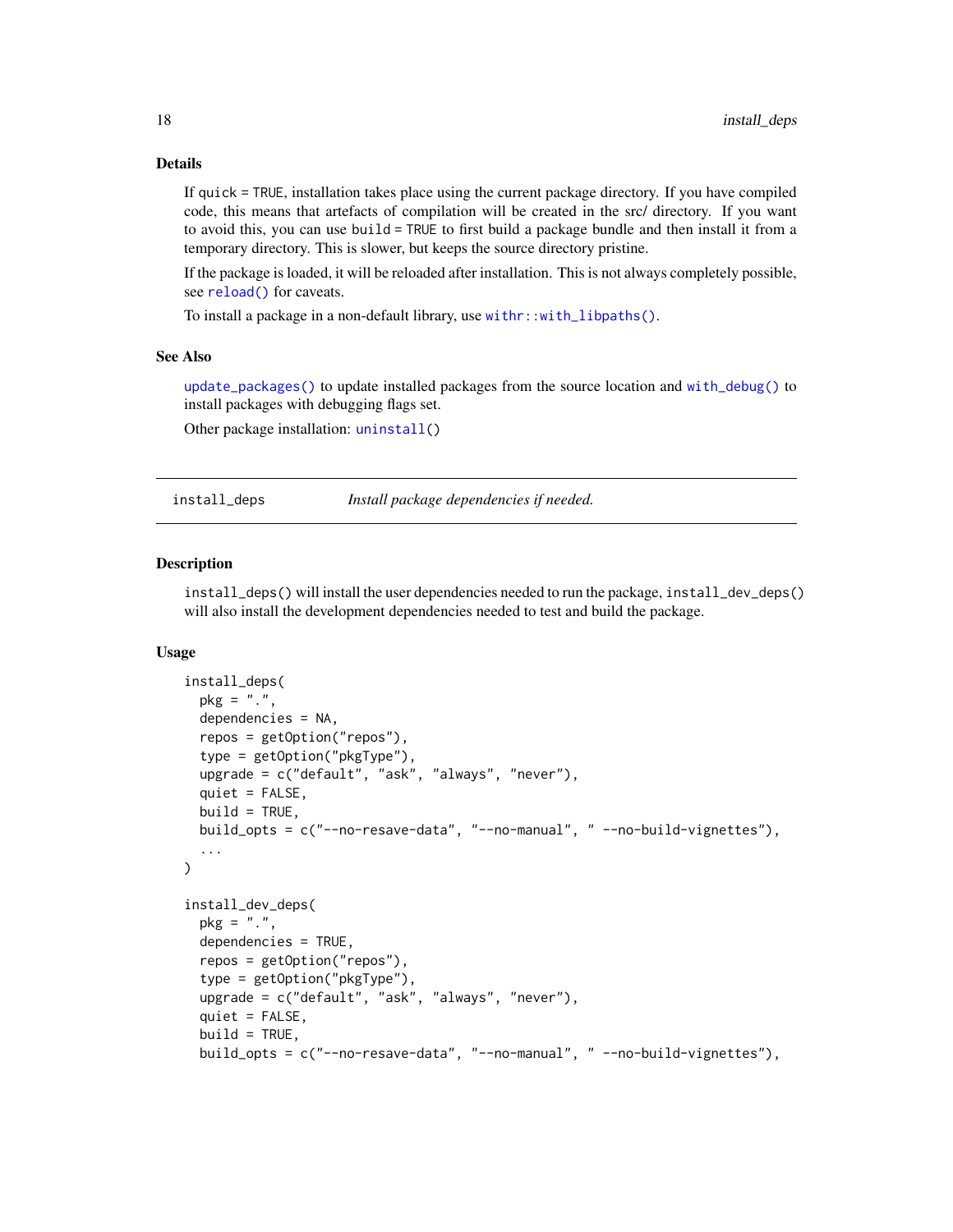<span id="page-18-0"></span>...  $\mathcal{L}$ 

# Arguments

| pkg          | The package to use, can be a file path to the package or a package object. See<br>as.package() for more information.                                                                                                                                                                                                                                                                                                                              |
|--------------|---------------------------------------------------------------------------------------------------------------------------------------------------------------------------------------------------------------------------------------------------------------------------------------------------------------------------------------------------------------------------------------------------------------------------------------------------|
| dependencies | Which dependencies do you want to check? Can be a character vector (select-<br>ing from "Depends", "Imports", "LinkingTo", "Suggests", or "Enhances"), or a<br>logical vector.                                                                                                                                                                                                                                                                    |
|              | TRUE is shorthand for "Depends", "Imports", "LinkingTo" and "Suggests". NA is<br>shorthand for "Depends", "Imports" and "LinkingTo" and is the default. FALSE<br>is shorthand for no dependencies (i.e. just check this package, not its dependen-<br>cies).                                                                                                                                                                                      |
|              | The value "soft" means the same as TRUE, "hard" means the same as NA.                                                                                                                                                                                                                                                                                                                                                                             |
|              | You can also specify dependencies from one or more additional fields, common<br>ones include:                                                                                                                                                                                                                                                                                                                                                     |
|              | • Config/Needs/website - for dependencies used in building the pkgdown site.                                                                                                                                                                                                                                                                                                                                                                      |
|              | • Config/Needs/coverage for dependencies used in calculating test coverage.                                                                                                                                                                                                                                                                                                                                                                       |
| repos        | A character vector giving repositories to use.                                                                                                                                                                                                                                                                                                                                                                                                    |
| type         | Type of package to update.                                                                                                                                                                                                                                                                                                                                                                                                                        |
| upgrade      | Should package dependencies be upgraded? One of "default", "ask", "always",<br>or "never". "default" respects the value of the R_REMOTES_UPGRADE environment<br>variable if set, and falls back to "ask" if unset. "ask" prompts the user for which<br>out of date packages to upgrade. For non-interactive sessions "ask" is equivalent<br>to "always". TRUE and FALSE are also accepted and correspond to "always" and<br>"never" respectively. |
| quiet        | If TRUE, suppress output.                                                                                                                                                                                                                                                                                                                                                                                                                         |
| build        | if TRUE pkgbuild::build()s the package first: this ensures that the installa-<br>tion is completely clean, and prevents any binary artefacts (like '.o', .so) from<br>appearing in your local package directory, but is considerably slower, because<br>every compile has to start from scratch.                                                                                                                                                  |
| build_opts   | Options to pass to R CMD build, only used when build is TRUE.                                                                                                                                                                                                                                                                                                                                                                                     |
| .            | additional arguments passed to remotes::install_deps() when installing de-<br>pendencies.                                                                                                                                                                                                                                                                                                                                                         |

# Examples

## Not run: install\_deps(".")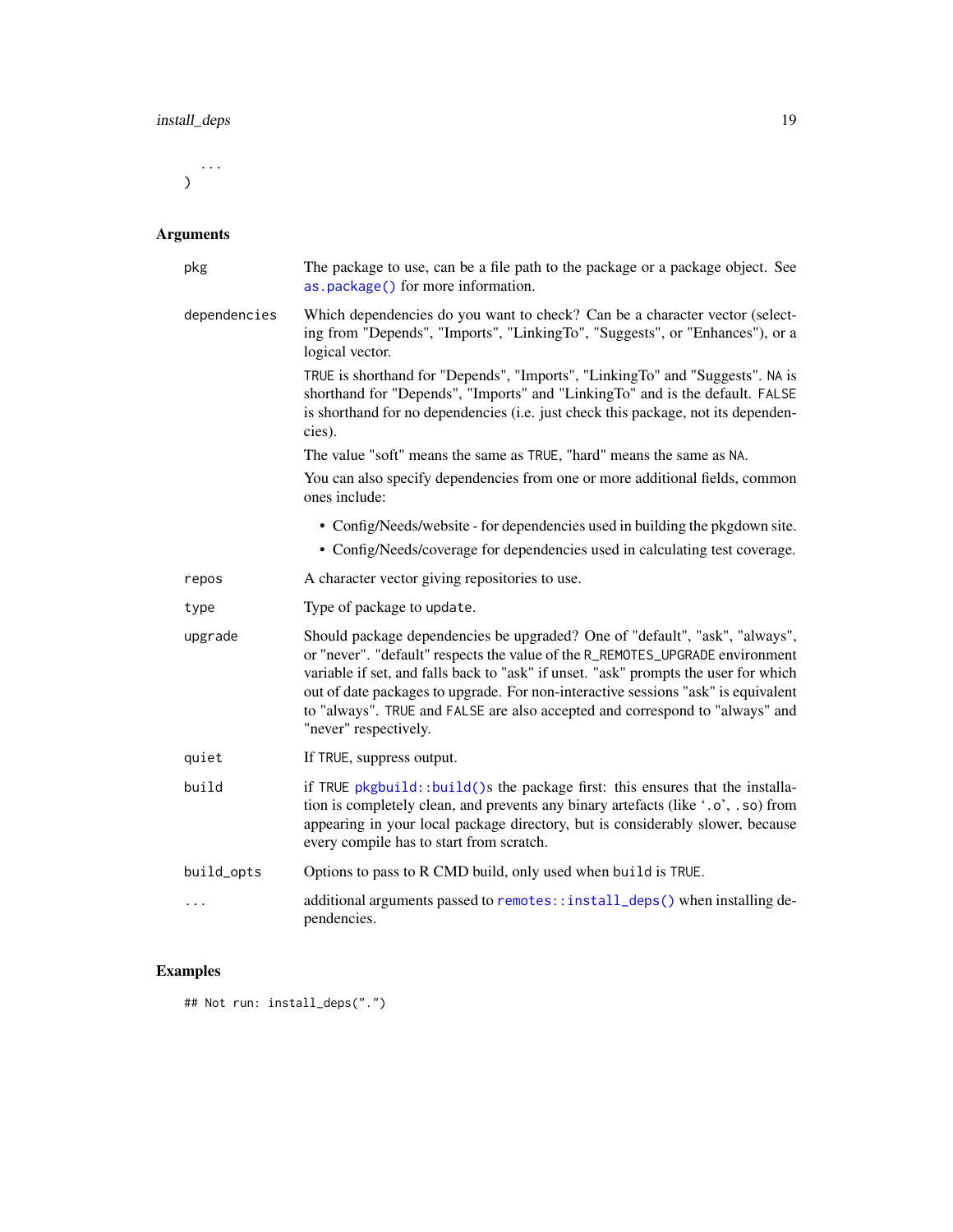<span id="page-19-0"></span>The default linters correspond to the style guide at <https://style.tidyverse.org/>, however it is possible to override any or all of them using the linters parameter.

#### Usage

 $\text{lint}(\text{pkg} = "."$ , cache = TRUE, ...)

#### Arguments

| pkg     | The package to use, can be a file path to the package or a package object. See         |
|---------|----------------------------------------------------------------------------------------|
|         | as . package () for more information.                                                  |
| cache   | store the lint results so repeated lints of the same content use the previous results. |
| $\cdot$ | additional arguments passed to lintr::lint_package()                                   |

#### Details

The lintr cache is by default stored in ~/.R/lintr\_cache/ (this can be configured by setting options(lintr.cache\_directory)). It can be cleared by calling [lintr::clear\\_cache\(\)](#page-0-0).

#### See Also

[lintr::lint\\_package\(\)](#page-0-0), [lintr::lint\(\)](#page-0-0)

<span id="page-19-1"></span>load\_all *Load complete package*

#### Description

load\_all loads a package. It roughly simulates what happens when a package is installed and loaded with [library\(\)](#page-0-0).

```
load_all(
 path = ".'',reset = TRUE,
  recompile = FALSE,
  export_all = TRUE,helpers = TRUE,
  quiet = FALSE,
  ...
)
```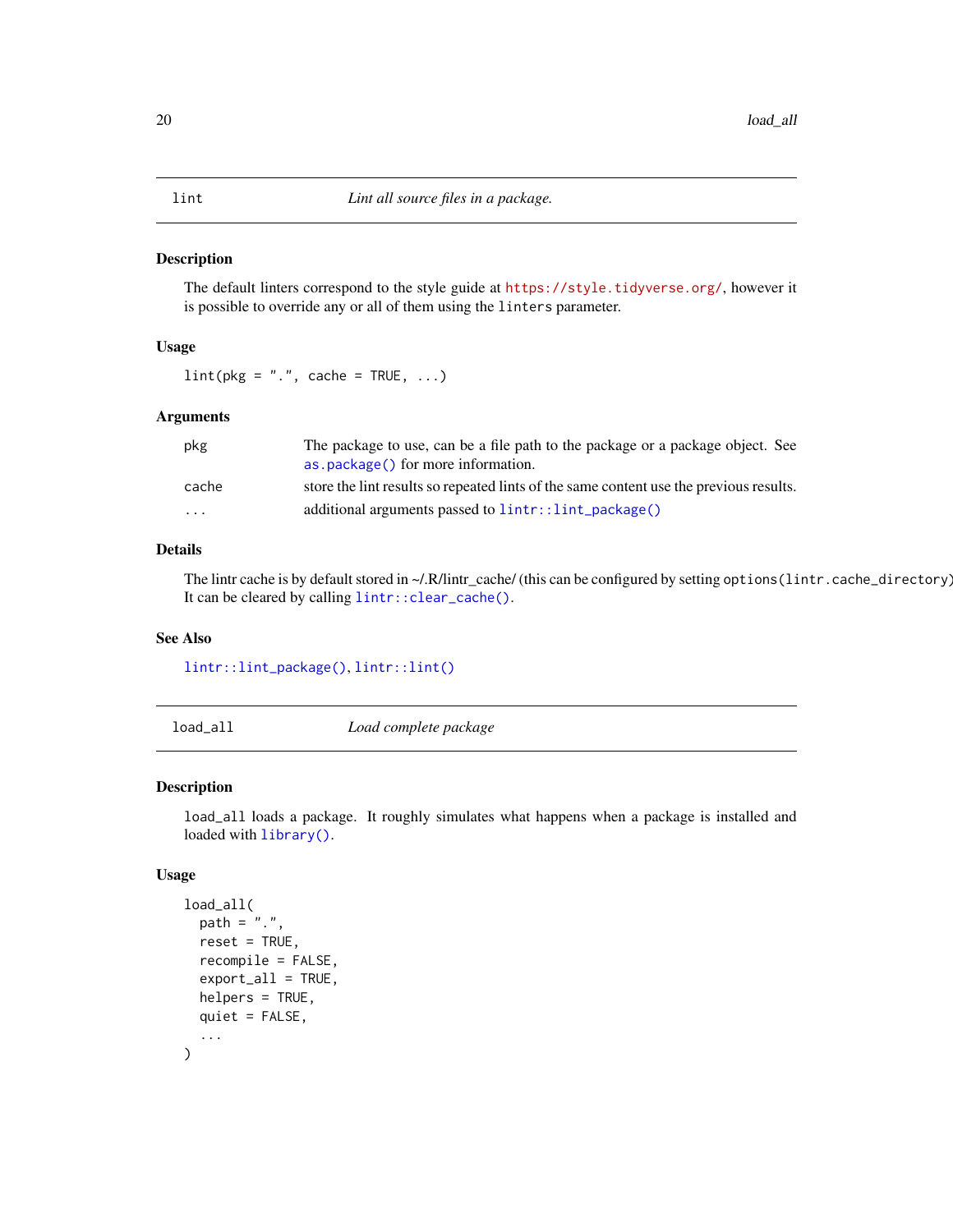#### <span id="page-20-0"></span>load\_all 21

#### Arguments

| path       | Path to a package, or within a package.                                                                                                                                                                                                                                                                                                                |
|------------|--------------------------------------------------------------------------------------------------------------------------------------------------------------------------------------------------------------------------------------------------------------------------------------------------------------------------------------------------------|
| reset      | clear package environment and reset file cache before loading any pieces of<br>the package. This largely equivalent to running unload(), however the old<br>namespaces are not completely removed and no .onUnload() hooks are called.<br>Use reset = FALSE may be faster for large code bases, but is a significantly less<br>accurate approximation. |
| recompile  | DEPRECATED. force a recompile of DLL from source code, if present. This is<br>equivalent to running pkgbuild:: clean_dll() before load_all                                                                                                                                                                                                             |
| export_all | If TRUE (the default), export all objects. If FALSE, export only the objects that<br>are listed as exports in the NAMESPACE file.                                                                                                                                                                                                                      |
| helpers    | if TRUE loads test that test helpers.                                                                                                                                                                                                                                                                                                                  |
| quiet      | if TRUE suppresses output from this function.                                                                                                                                                                                                                                                                                                          |
|            | Additional arguments passed to pkgload:: load_all().                                                                                                                                                                                                                                                                                                   |

#### Details

Currently load\_all:

- Loads all data files in data/. See [load\\_data\(\)](#page-0-0) for more details.
- Sources all R files in the R directory, storing results in environment that behaves like a regular package namespace. See below and [load\\_code\(\)](#page-0-0) for more details.
- Compiles any C, C++, or Fortran code in the src/ directory and connects the generated DLL into R. See pkgload::compile\_dll() for more details.
- Runs .onAttach(), .onLoad() and .onUnload() functions at the correct times.
- If you use testthat, will load all test helpers so you can access them interactively. devtools sets the DEVTOOLS\_LOAD environment variable to "true" to let you check whether the helpers are run during package loading.

#### Namespaces

The namespace environment <namespace:pkgname>, is a child of the imports environment, which has the name attribute imports: pkgname. It is in turn is a child of  $\leq$ namespace: base $\geq$ , which is a child of the global environment. (There is also a copy of the base namespace that is a child of the empty environment.)

The package environment <package:pkgname> is an ancestor of the global environment. Normally when loading a package, the objects listed as exports in the NAMESPACE file are copied from the namespace to the package environment. However, load\_all by default will copy all objects (not just the ones listed as exports) to the package environment. This is useful during development because it makes all objects easy to access.

To export only the objects listed as exports, use export\_all=FALSE. This more closely simulates behavior when loading an installed package with [library\(\)](#page-0-0), and can be useful for checking for missing exports.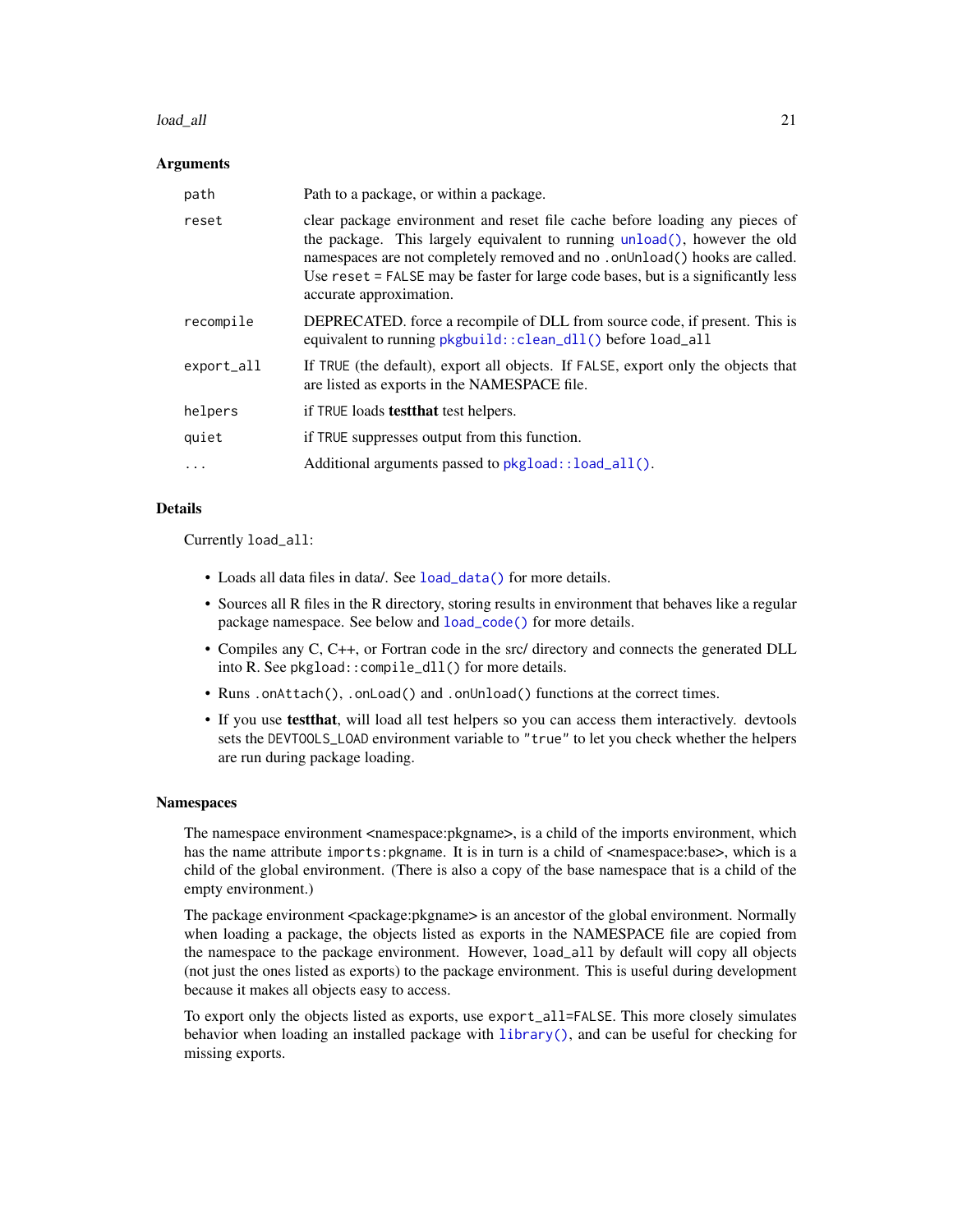#### <span id="page-21-0"></span>Shim files

load\_all also inserts shim functions into the imports environment of the loaded package. It presently adds a replacement version of system. file which returns different paths from base:: system. file. This is needed because installed and uninstalled package sources have different directory structures. Note that this is not a perfect replacement for base:: system.file.

### Examples

```
## Not run:
# Load the package in the current directory
load_all("./")
# Running again loads changed files
load_all("./")
# With reset=TRUE, unload and reload the package for a clean start
load_all("./", TRUE)
# With export_all=FALSE, only objects listed as exports in NAMESPACE
# are exported
load_all("./", export_all = FALSE)
```
## End(Not run)

missing\_s3 *Find missing s3 exports.*

#### Description

The method is heuristic - looking for objs with a period in their name.

#### Usage

 $missing_s3(pkg = "."')$ 

#### Arguments

pkg The package to use, can be a file path to the package or a package object. See [as.package\(\)](#page-0-0) for more information.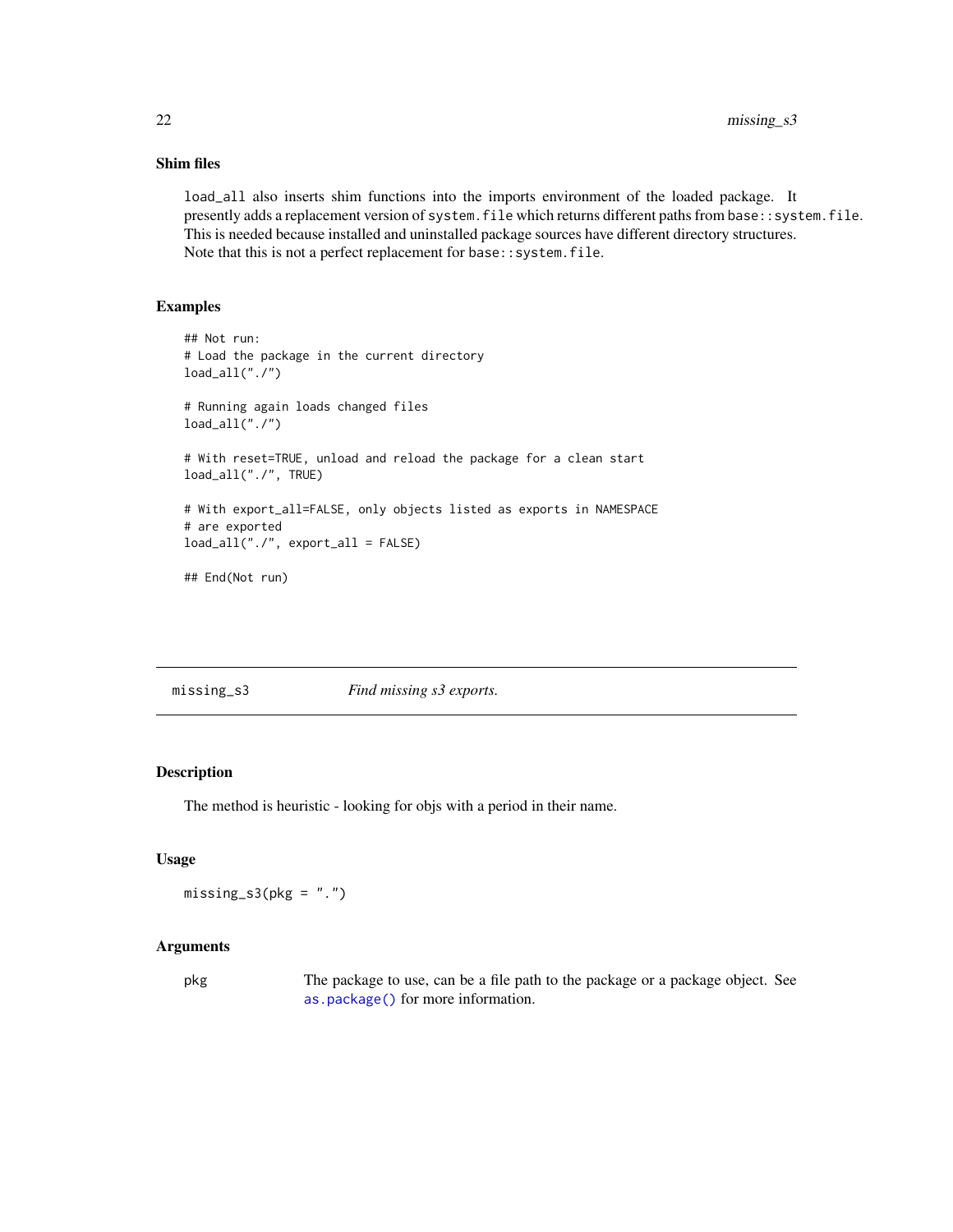<span id="page-22-1"></span><span id="page-22-0"></span>

Run automated and manual tests, then post package to CRAN.

#### Usage

release(pkg = ".", check = FALSE, args = NULL)

#### Arguments

| pkg   | The package to use, can be a file path to the package or a package object. See<br>as.package() for more information.            |
|-------|---------------------------------------------------------------------------------------------------------------------------------|
| check | if TRUE, run checking, otherwise omit it. This is useful if you've just checked<br>your package and you're ready to release it. |
| args  | An optional character vector of additional command line arguments to be passed<br>to R CMD build.                               |

#### Details

The package release process will:

- Confirm that the package passes R CMD check on relevant platforms
- Confirm that important files are up-to-date
- Build the package
- Submit the package to CRAN, using comments in "cran-comments.md"

You can add arbitrary extra questions by defining an (un-exported) function called release\_questions() that returns a character vector of additional questions to ask.

You also need to read the CRAN repository policy at 'https://cran.r-project.org/web/packages/policies.html' and make sure you're in line with the policies. release tries to automate as many of polices as possible, but it's impossible to be completely comprehensive, and they do change in between releases of devtools.

#### See Also

[usethis::use\\_release\\_issue\(\)](#page-0-0) to create a checklist of release tasks that you can use in addition to or in place of release.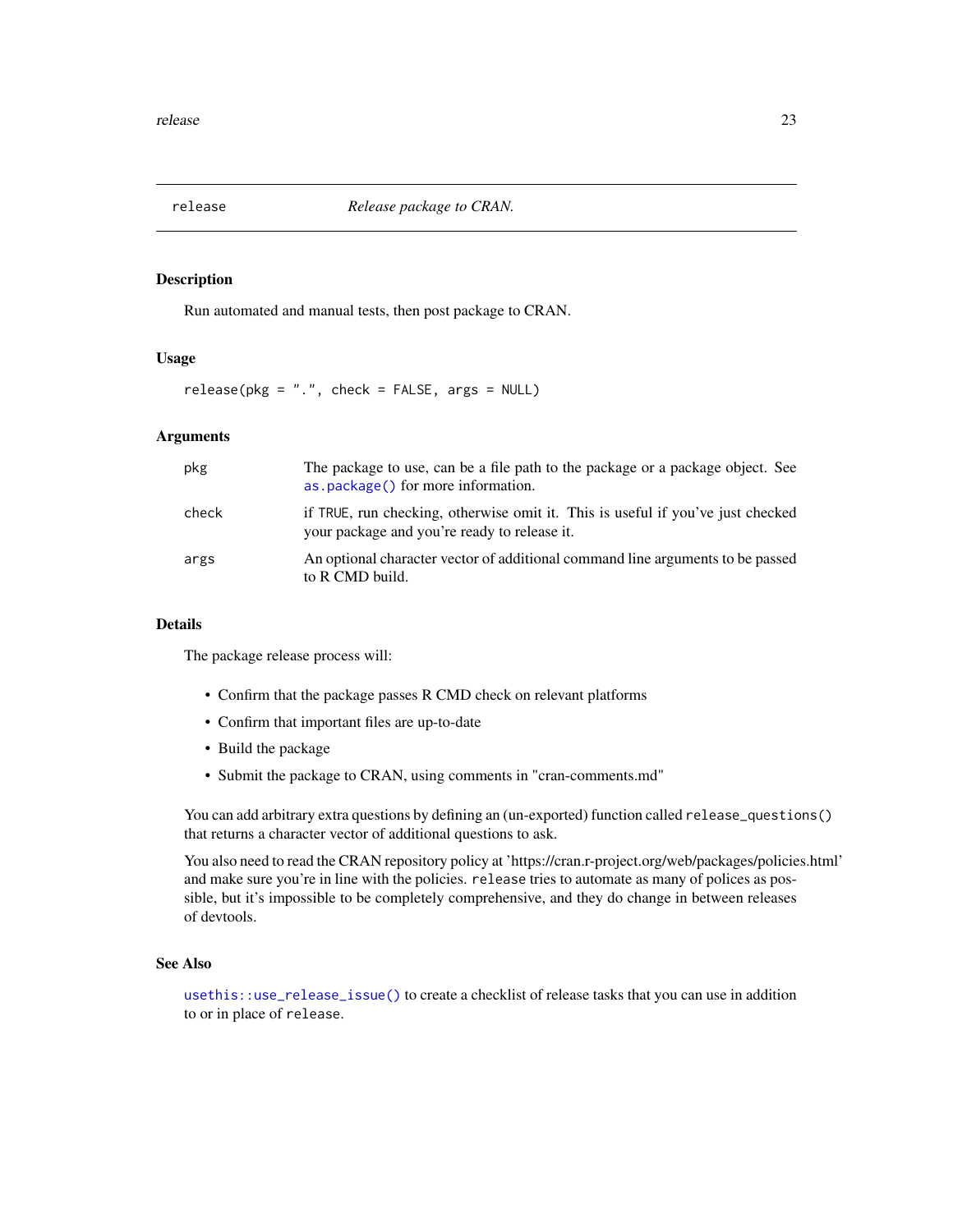<span id="page-23-1"></span><span id="page-23-0"></span>

This attempts to unload and reload an *installed* package. If the package is not loaded already, it does nothing. It's not always possible to cleanly unload a package: see the caveats in [unload\(\)](#page-0-0) for some of the potential failure points. If in doubt, restart R and reload the package with  $\text{library}()$ .

#### Usage

 $reload(pkg = "."$ , quiet =  $FALSE)$ 

#### Arguments

| pkg   | The package to use, can be a file path to the package or a package object. See |
|-------|--------------------------------------------------------------------------------|
|       | as.package() for more information.                                             |
| auiet | if TRUE suppresses output from this function.                                  |

#### See Also

[load\\_all\(\)](#page-19-1) to load a package for interactive development.

#### Examples

```
## Not run:
# Reload package that is in current directory
reload(".")
# Reload package that is in ./ggplot2/
reload("ggplot2/")
# Can use inst() to find the package path
# This will reload the installed ggplot2 package
reload(pkgload::inst("ggplot2"))
## End(Not run)
```
run\_examples *Run all examples in a package.*

#### Description

One of the most frustrating parts of R CMD check is getting all of your examples to pass - whenever one fails you need to fix the problem and then restart the whole process. This function makes it a little easier by making it possible to run all examples from an R function.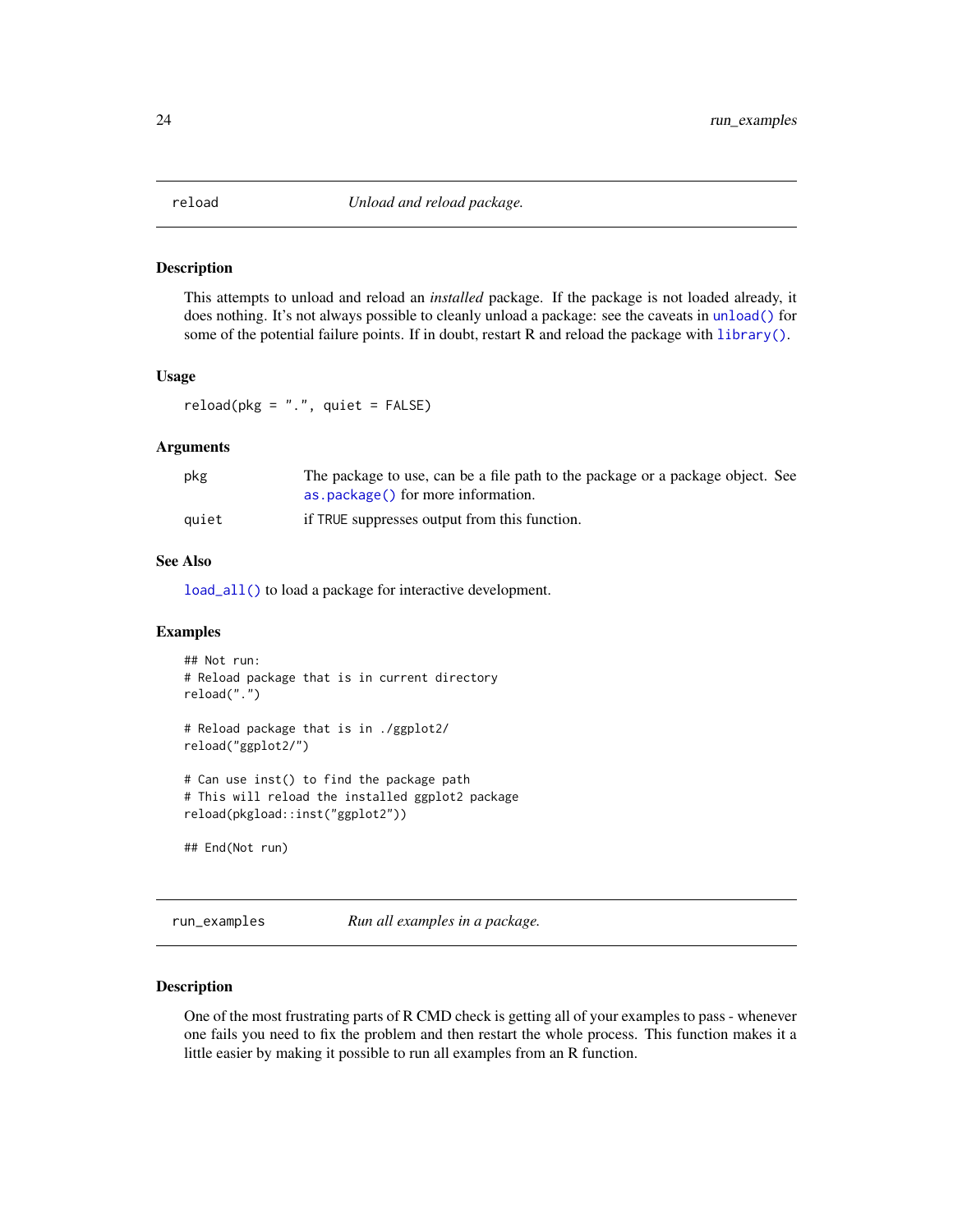<span id="page-24-0"></span>save\_all 25

# Usage

```
run_examples(
 pkg = "."start = NULL,show = TRUE,run_donttest = FALSE,
  run_dontrun = FALSE,
  fresh = FALSE,document = TRUE,
 run,
  test
)
```
### Arguments

| pkg          | The package to use, can be a file path to the package or a package object. See<br>as . package () for more information.                                                                                                                                                                                                   |
|--------------|---------------------------------------------------------------------------------------------------------------------------------------------------------------------------------------------------------------------------------------------------------------------------------------------------------------------------|
| start        | Where to start running the examples: this can either be the name of Rd file to<br>start with (with or without extensions), or a topic name. If omitted, will start<br>with the (lexicographically) first file. This is useful if you have a lot of examples<br>and don't want to rerun them every time you fix a problem. |
| show         | DEPRECATED.                                                                                                                                                                                                                                                                                                               |
| run_donttest | if TRUE, do run \donttest sections in the Rd files. out.                                                                                                                                                                                                                                                                  |
| run_dontrun  | if TRUE, do run \dontrun sections in the Rd files.                                                                                                                                                                                                                                                                        |
| fresh        | if TRUE, will be run in a fresh R session. This has the advantage that there's no<br>way the examples can depend on anything in the current session, but interactive<br>code (like browser () won't work.                                                                                                                 |
| document     | if TRUE, document () will be run to ensure examples are updated before running<br>them.                                                                                                                                                                                                                                   |
| run          | Deprecated, see run_dontrun and run_donttest above.                                                                                                                                                                                                                                                                       |
| test         | Deprecated, see run_dontrun and run_donttest above.                                                                                                                                                                                                                                                                       |
|              |                                                                                                                                                                                                                                                                                                                           |

save\_all *Save all documents in an active IDE session.*

#### Description

Helper function wrapping IDE-specific calls to save all documents in the active session. In this form, callers of save\_all() don't need to execute any IDE-specific code. This function can be extended to include other IDE implementations of their equivalent rstudioapi::documentSaveAll() methods.

#### Usage

save\_all()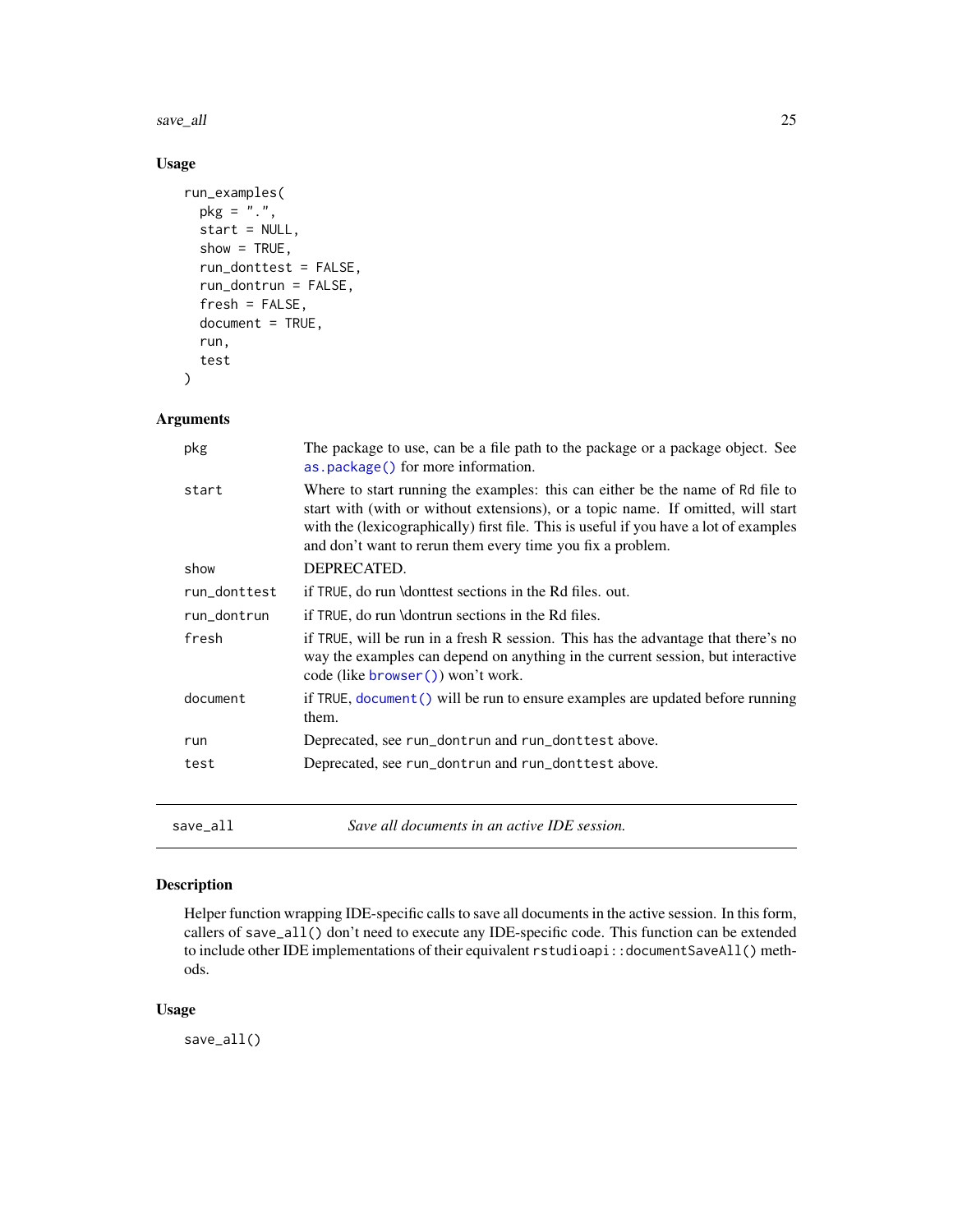<span id="page-25-0"></span>

Show package news

#### Usage

```
show_news(pkg = ".". latest = TRUE, ...)
```
#### Arguments

| pkg                  | The package to use, can be a file path to the package or a package object. See<br>as . package () for more information. |
|----------------------|-------------------------------------------------------------------------------------------------------------------------|
| latest               | if TRUE, only show the news for the most recent version.                                                                |
| $\ddot{\phantom{0}}$ | other arguments passed on to news                                                                                       |
|                      |                                                                                                                         |

<span id="page-25-1"></span>source\_gist *Run a script on gist*

#### Description

"Gist is a simple way to share snippets and pastes with others. All gists are git repositories, so they are automatically versioned, forkable and usable as a git repository." <https://gist.github.com/>

#### Usage

```
source_gist(id, ..., filename = NULL, sha1 = NULL, quiet = FALSE)
```
#### Arguments

| id       | either full url (character), gist ID (numeric or character of numeric).                                                                                                                                                 |
|----------|-------------------------------------------------------------------------------------------------------------------------------------------------------------------------------------------------------------------------|
|          | other options passed to source()                                                                                                                                                                                        |
| filename | if there is more than one R file in the gist, which one to source (filename ending<br>in '.R')? Default NULL will source the first file.                                                                                |
| sha1     | The SHA-1 hash of the file at the remote URL. This is highly recommend as<br>it prevents you from accidentally running code that's not what you expect. See<br>source_url() for more information on using a SHA-1 hash. |
| quiet    | if FALSE, the default, prints informative messages.                                                                                                                                                                     |

#### See Also

[source\\_url\(\)](#page-26-1)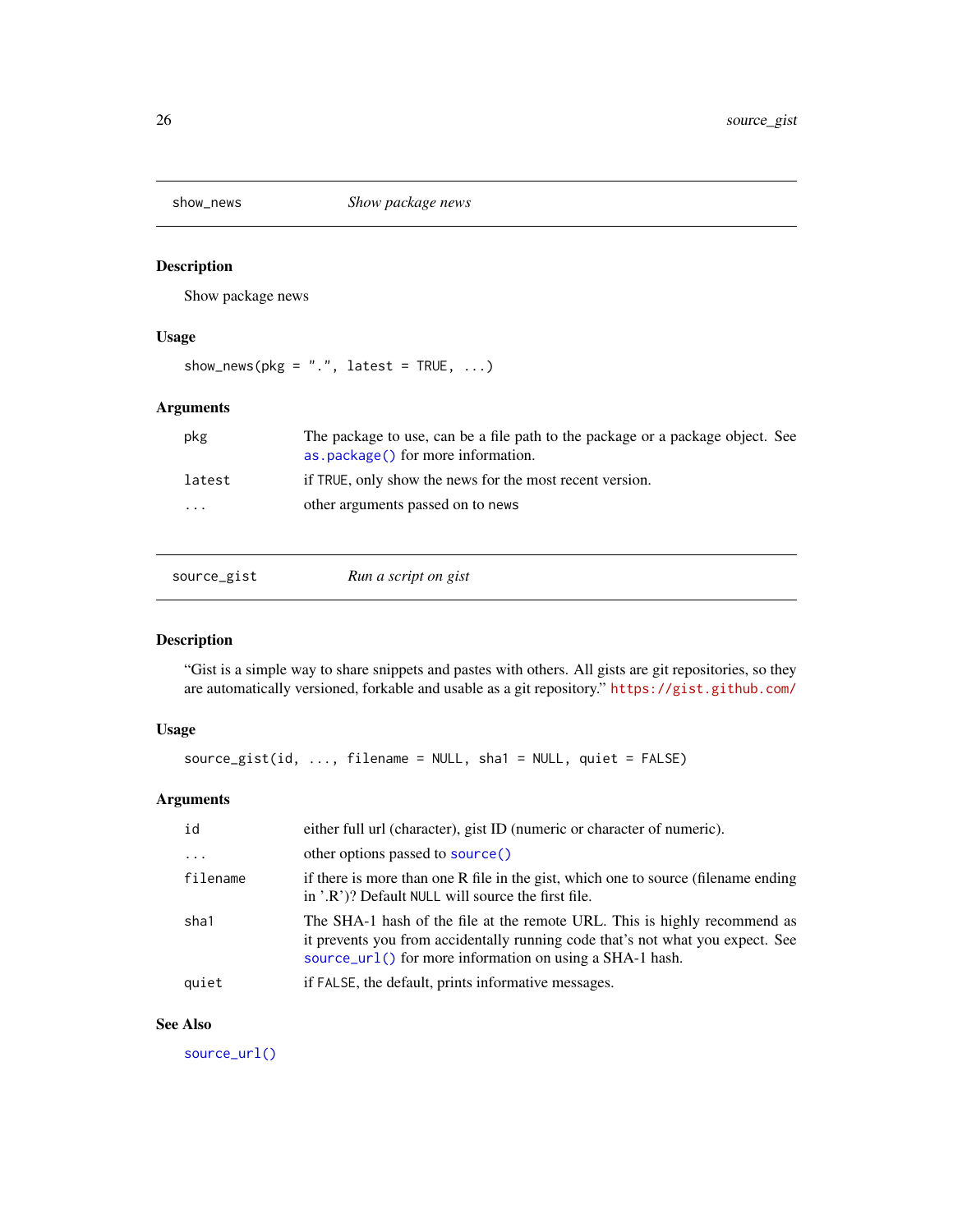#### <span id="page-26-0"></span>source\_url 27

#### Examples

```
## Not run:
# You can run gists given their id
source_gist(6872663)
source_gist("6872663")
# Or their html url
source_gist("https://gist.github.com/hadley/6872663")
source_gist("gist.github.com/hadley/6872663")
# It's highly recommend that you run source_gist with the optional
# sha1 argument - this will throw an error if the file has changed since
# you first ran it
source_gist(6872663, sha1 = "54f1db27e60")
# Wrong hash will result in error
source_gist(6872663, sha1 = "54f1db27e61")
#' # You can speficy a particular R file in the gist
source_gist(6872663, filename = "hi.r")
source_gist(6872663, filename = "hi.r", sha1 = "54f1db27e60")
## End(Not run)
```
<span id="page-26-1"></span>source\_url *Run a script through some protocols such as http, https, ftp, etc.*

#### Description

If a SHA-1 hash is specified with the sha1 argument, then this function will check the SHA-1 hash of the downloaded file to make sure it matches the expected value, and throw an error if it does not match. If the SHA-1 hash is not specified, it will print a message displaying the hash of the downloaded file. The purpose of this is to improve security when running remotely-hosted code; if you have a hash of the file, you can be sure that it has not changed. For convenience, it is possible to use a truncated SHA1 hash, down to 6 characters, but keep in mind that a truncated hash won't be as secure as the full hash.

#### Usage

 $source\_url(url, ..., sha1 = NULL)$ 

#### Arguments

| url                     | url                                                           |
|-------------------------|---------------------------------------------------------------|
| $\cdot$ $\cdot$ $\cdot$ | other options passed to source()                              |
| sha1                    | The (prefix of the) SHA-1 hash of the file at the remote URL. |

#### See Also

[source\\_gist\(\)](#page-25-1)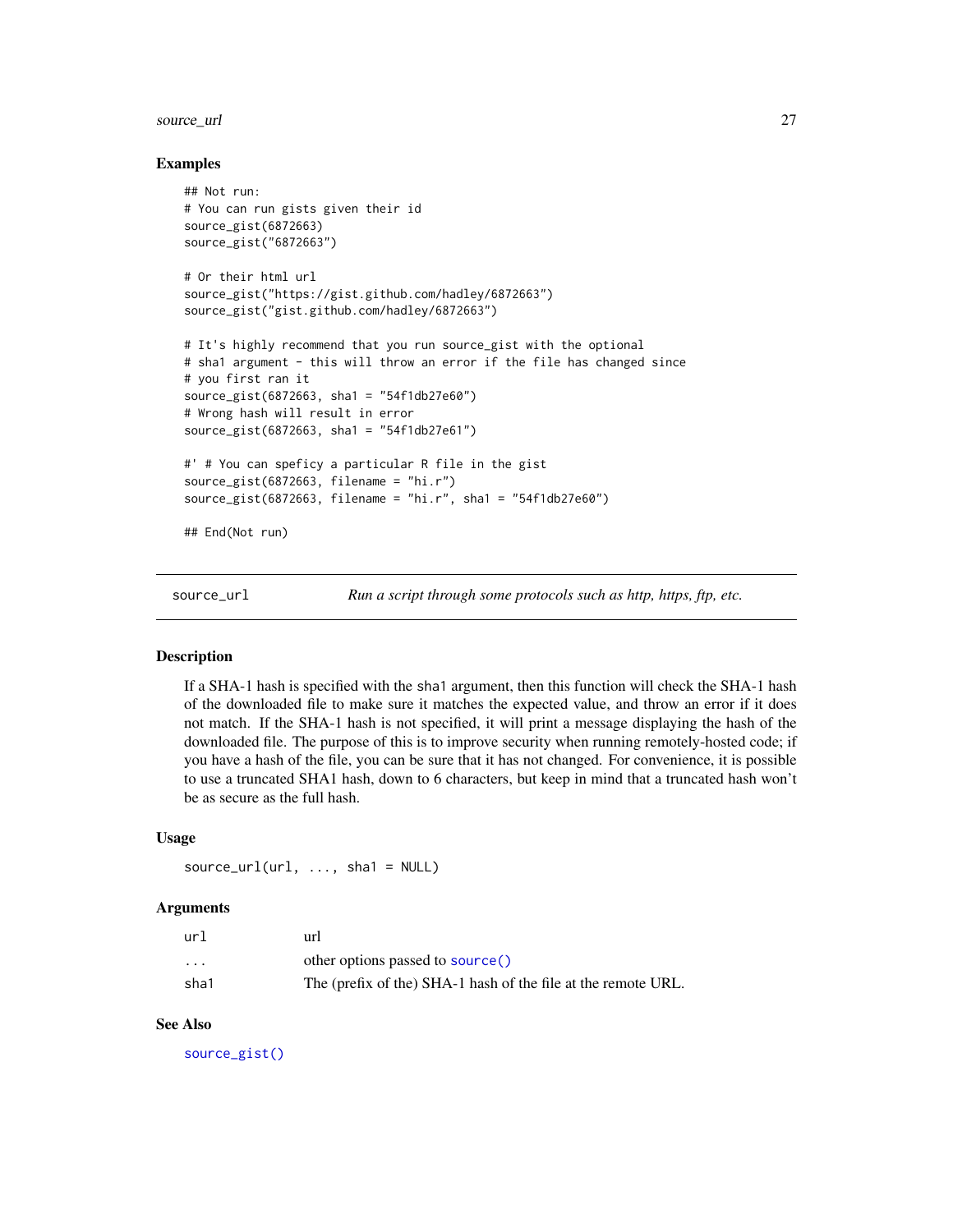#### Examples

```
## Not run:
source_url("https://gist.github.com/hadley/6872663/raw/hi.r")
# With a hash, to make sure the remote file hasn't changed
source_url("https://gist.github.com/hadley/6872663/raw/hi.r",
 sha1 = "54f1db27e60bb7e0486d785604909b49e8fef9f9")
# With a truncated hash
source_url("https://gist.github.com/hadley/6872663/raw/hi.r",
 sha1 = "54f1db27e60")
## End(Not run)
```
spell\_check *Spell checking*

#### Description

Runs a spell check on text fields in the package description file, manual pages, and optionally vignettes. Wraps the [spelling](#page-0-0) package.

#### Usage

```
spell_check(pkg = ".", vignettes = TRUE, use_wordlist = TRUE)
```
#### **Arguments**

| pkg          | The package to use, can be a file path to the package or a package object. See<br>as . package () for more information. |
|--------------|-------------------------------------------------------------------------------------------------------------------------|
| vignettes    | also check all rmd and rnw files in the pkg vignettes folder                                                            |
| use_wordlist | ignore words in the package <b>WORDLIST</b> file                                                                        |

test *Execute testthat tests in a package*

#### Description

- test() runs all tests in a package. It's a shortcut for test that::test\_dir()
- test\_active\_file() runs test() on the active file.
- test\_coverage() computes test coverage for your package. It's a shortcut for [covr::package\\_coverage\(\)](#page-0-0) plus [covr::report\(\)](#page-0-0).
- test\_coverage\_active\_file() computes test coverage for the active file. It's a shortcut for [covr::file\\_coverage\(\)](#page-0-0) plus [covr::report\(\)](#page-0-0).

<span id="page-27-0"></span>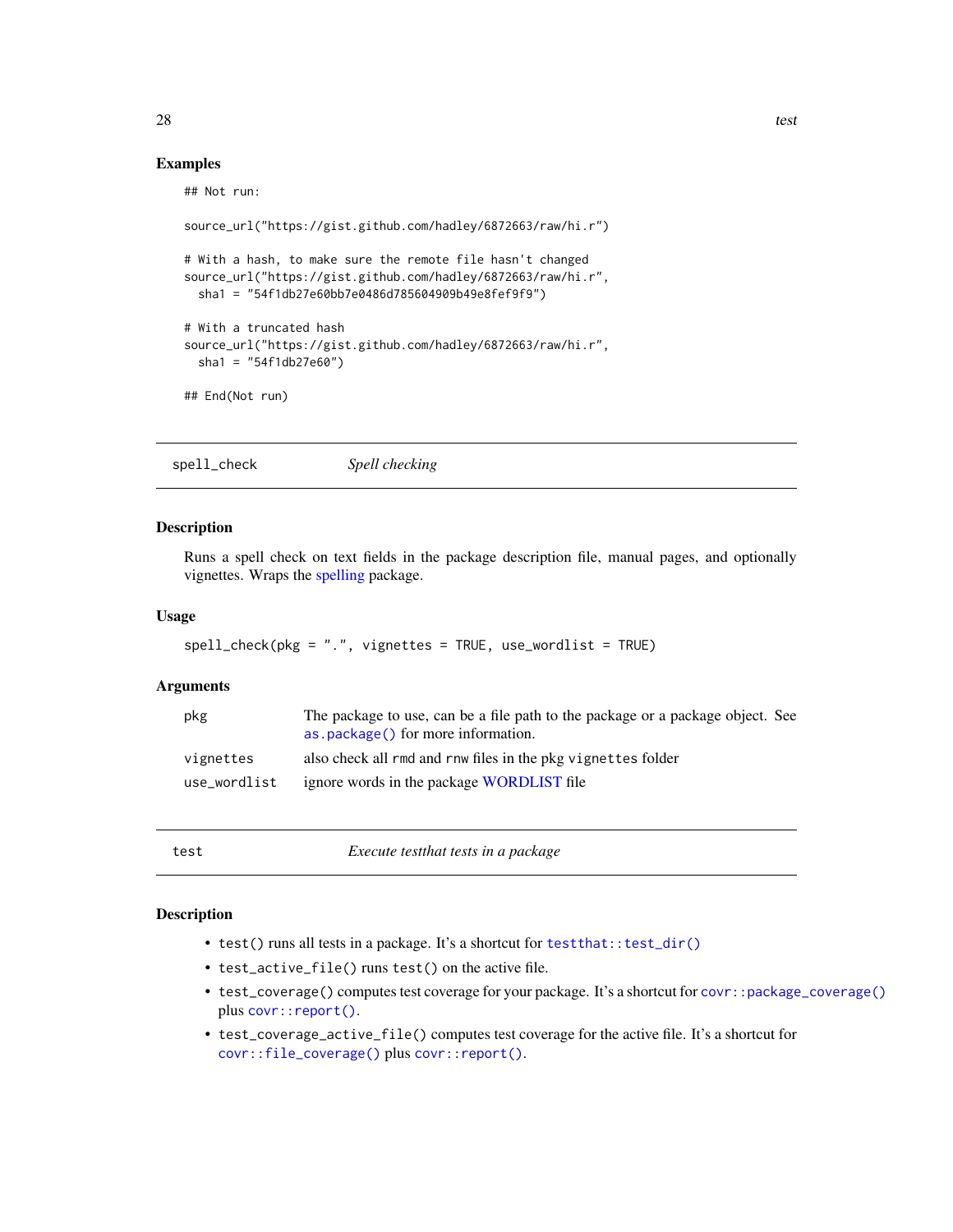#### <span id="page-28-0"></span>uninstall 29

#### Usage

```
test(pkg = ".", filter = NULL, stop_on_failure = FALSE, export_all = TRUE, ...)
test_active_file(file = find_active_file(), ...)
test\_coverage(pkg = ".", show_report = interactive(), ...)
test_coverage_active_file(
 file = find_active_file(),
 filter = TRUE,
 show\_report = interactive(),export_all = TRUE,
  ...
\mathcal{L}
```
#### Arguments

| pkg             | The package to use, can be a file path to the package or a package object. See<br>as.package() for more information.                                                                    |
|-----------------|-----------------------------------------------------------------------------------------------------------------------------------------------------------------------------------------|
| filter          | If not NULL, only tests with file names matching this regular expression will be<br>executed. Matching is performed on the file name after it's stripped of "test-"<br>and $"$ . $R"$ . |
| stop_on_failure |                                                                                                                                                                                         |
|                 | If TRUE, throw an error if any tests fail.                                                                                                                                              |
| $export_a11$    | If TRUE (the default), export all objects. If FALSE, export only the objects that<br>are listed as exports in the NAMESPACE file.                                                       |
| $\ddotsc$       | additional arguments passed to wrapped functions.                                                                                                                                       |
| file            | One or more source or test files. If a source file the corresponding test file will<br>be run. The default is to use the active file in RStudio (if available).                         |
| show_report     | Show the test coverage report.                                                                                                                                                          |

<span id="page-28-1"></span>

| uninstall | Uninstall a local development package. |
|-----------|----------------------------------------|
|-----------|----------------------------------------|

#### Description

Uses remove.package to uninstall the package. To uninstall a package from a non-default library, use [withr::with\\_libpaths\(\)](#page-0-0).

```
uninstall(pkg = ".", unload = TRUE, quiet = FALSE, lib = .libPaths()[[1]])
```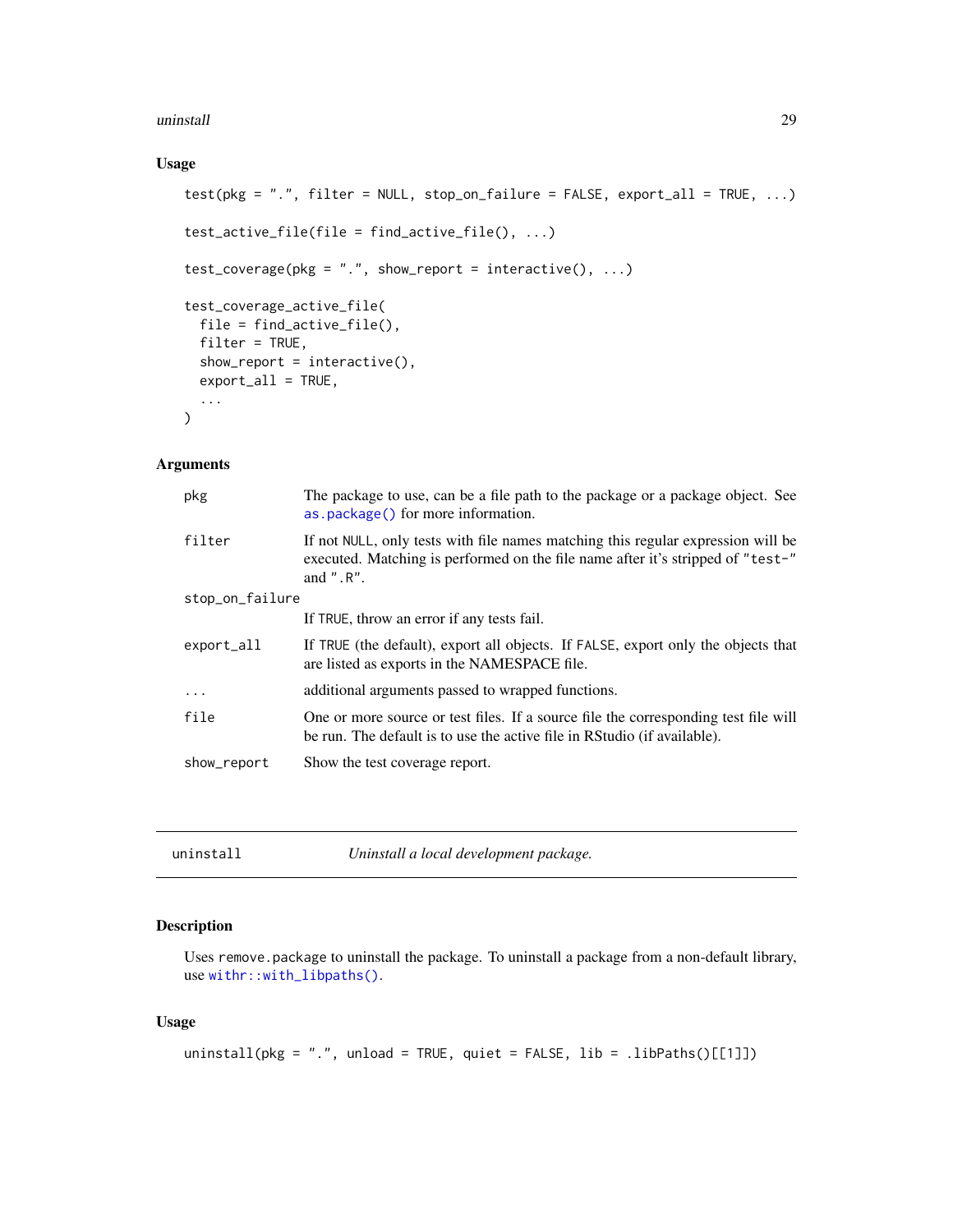# <span id="page-29-0"></span>Arguments

| pkg    | The package to use, can be a file path to the package or a package object. See<br>as.package() for more information.                         |
|--------|----------------------------------------------------------------------------------------------------------------------------------------------|
| unload | if TRUE (the default), will automatically unload the package prior to uninstalling.                                                          |
| quiet  | If TRUE, suppress output.                                                                                                                    |
| lib    | a character vector giving the library directories to remove the packages from. If<br>missing, defaults to the first element in . LibPaths(). |

# See Also

[with\\_debug\(\)](#page-0-0) to install packages with debugging flags set.

Other package installation: [install\(](#page-15-2))

# wd *Set working directory.*

# Description

Set working directory.

# Usage

 $wd(pkg = "."", path = "")$ 

# Arguments

| pkg  | The package to use, can be a file path to the package or a package object. See<br>as . package () for more information. |
|------|-------------------------------------------------------------------------------------------------------------------------|
| path | path within package. Leave empty to change working directory to package di-<br>rectory.                                 |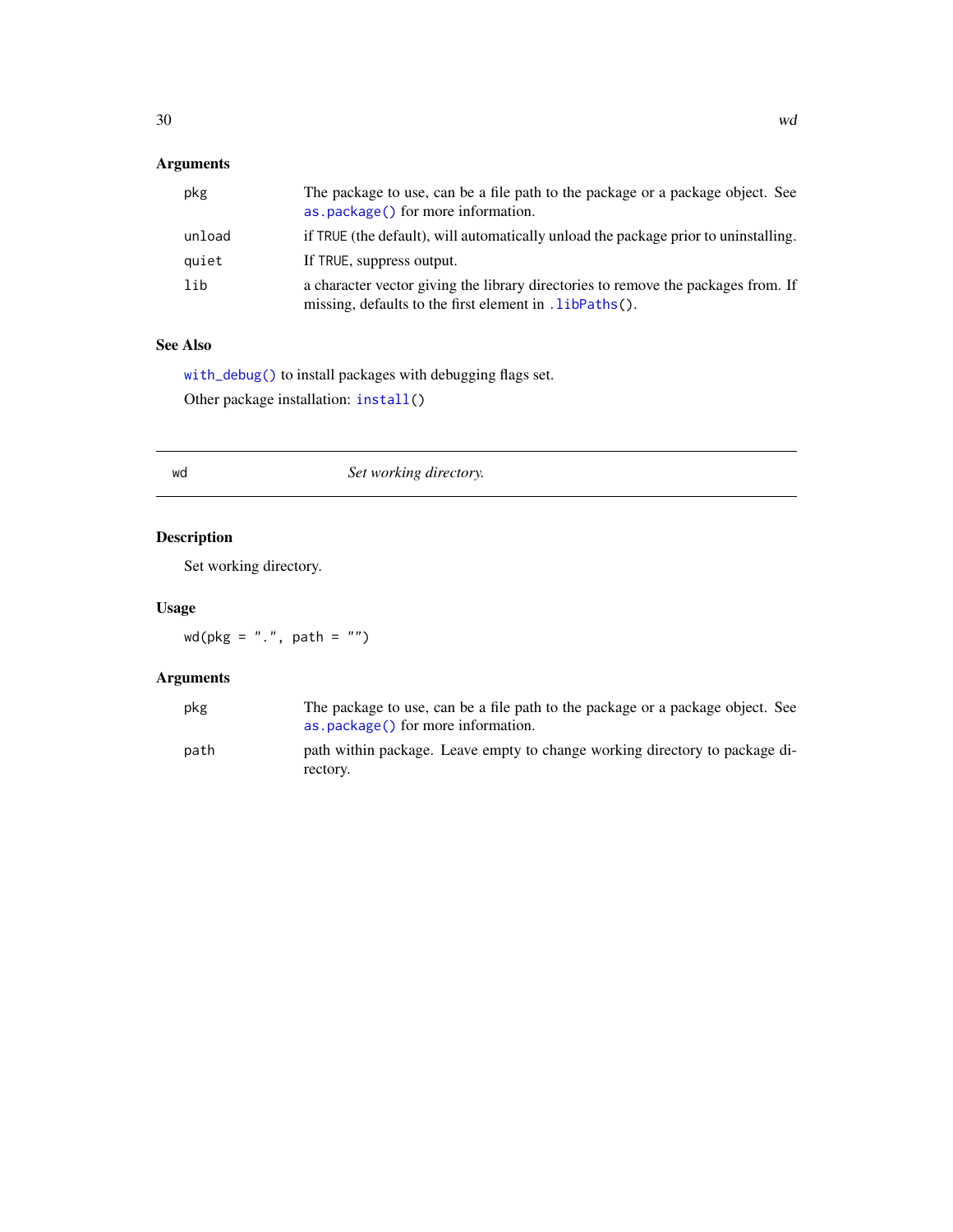# <span id="page-30-0"></span>Index

∗ build functions check\_mac\_release, [9](#page-8-0) check\_rhub, [11](#page-10-0) check\_win, [12](#page-11-0) ∗ example functions run\_examples, [24](#page-23-0) ∗ package installation install, [16](#page-15-0) uninstall, [29](#page-28-0) ∗ programming build\_vignettes, [5](#page-4-0) run\_examples, [24](#page-23-0) .libPaths, *[30](#page-29-0)* .libPaths(), *[14](#page-13-0)* activates, *[14](#page-13-0)* as.package(), *[3,](#page-2-0) [4](#page-3-0)*, *[6](#page-5-0)*, *[8](#page-7-0)*, *[10–](#page-9-0)[13](#page-12-0)*, *[15–](#page-14-0)[17](#page-16-0)*, *[19,](#page-18-0) [20](#page-19-0)*, *[22](#page-21-0)[–26](#page-25-0)*, *[28–](#page-27-0)[30](#page-29-0)* bash, [2](#page-1-0) browser(), *[25](#page-24-0)* build, [3](#page-2-0) build(), *[11](#page-10-0)* build\_manual, [4](#page-3-0) build\_readme *(*build\_rmd*)*, [4](#page-3-0) build\_rmd, [4](#page-3-0) build\_site, [5](#page-4-0) build\_vignettes, [5](#page-4-0) check, [7](#page-6-0) check\_built *(*check*)*, [7](#page-6-0) check\_mac\_release, [9,](#page-8-0) *[12,](#page-11-0) [13](#page-12-0)* check\_man, [10](#page-9-0) check\_rhub, *[10](#page-9-0)*, [11,](#page-10-0) *[13](#page-12-0)* check\_win, *[10](#page-9-0)*, *[12](#page-11-0)*, [12](#page-11-0) check\_win\_devel *(*check\_win*)*, [12](#page-11-0) check\_win\_oldrelease *(*check\_win*)*, [12](#page-11-0) check\_win\_release *(*check\_win*)*, [12](#page-11-0) clean\_vignettes, [13](#page-12-0) clean\_vignettes(), *[6](#page-5-0)*

compiler\_flags, *[9](#page-8-0)* covr::file\_coverage(), *[28](#page-27-0)* covr::package\_coverage(), *[28](#page-27-0)* covr::report(), *[28](#page-27-0)* create, [14](#page-13-0) dev\_mode, [14](#page-13-0) dev\_sitrep, [15](#page-14-0) document, [16](#page-15-0) document(), *[25](#page-24-0)* install, [16,](#page-15-0) *[30](#page-29-0)* install\_deps, [18](#page-17-0) install\_dev\_deps *(*install\_deps*)*, [18](#page-17-0) library(), *[20,](#page-19-0) [21](#page-20-0)*, *[24](#page-23-0)* lint, [20](#page-19-0) lintr::clear\_cache(), *[20](#page-19-0)* lintr::lint(), *[20](#page-19-0)* lintr::lint\_package(), *[20](#page-19-0)* load\_all, [20](#page-19-0) load\_all(), *[24](#page-23-0)* load\_code(), *[21](#page-20-0)* load\_data(), *[21](#page-20-0)* missing\_s3, [22](#page-21-0) pkgbuild::build, *[3](#page-2-0)* pkgbuild::build(), *[8](#page-7-0)*, *[10](#page-9-0)*, *[13](#page-12-0)*, *[17](#page-16-0)*, *[19](#page-18-0)* pkgbuild::clean\_dll(), *[21](#page-20-0)* pkgdown::build\_site(), *[5](#page-4-0)* pkgload::load\_all(), *[21](#page-20-0)* r\_env\_vars(), *[9](#page-8-0)* Rd2pdf(), *[4](#page-3-0)* release, [23](#page-22-0) release(), *[4](#page-3-0)*, *[9](#page-8-0)* reload, [24](#page-23-0) reload(), *[18](#page-17-0)* remotes::install\_deps(), *[17](#page-16-0)*, *[19](#page-18-0)* rhub::check\_for\_cran(), *[11](#page-10-0)*